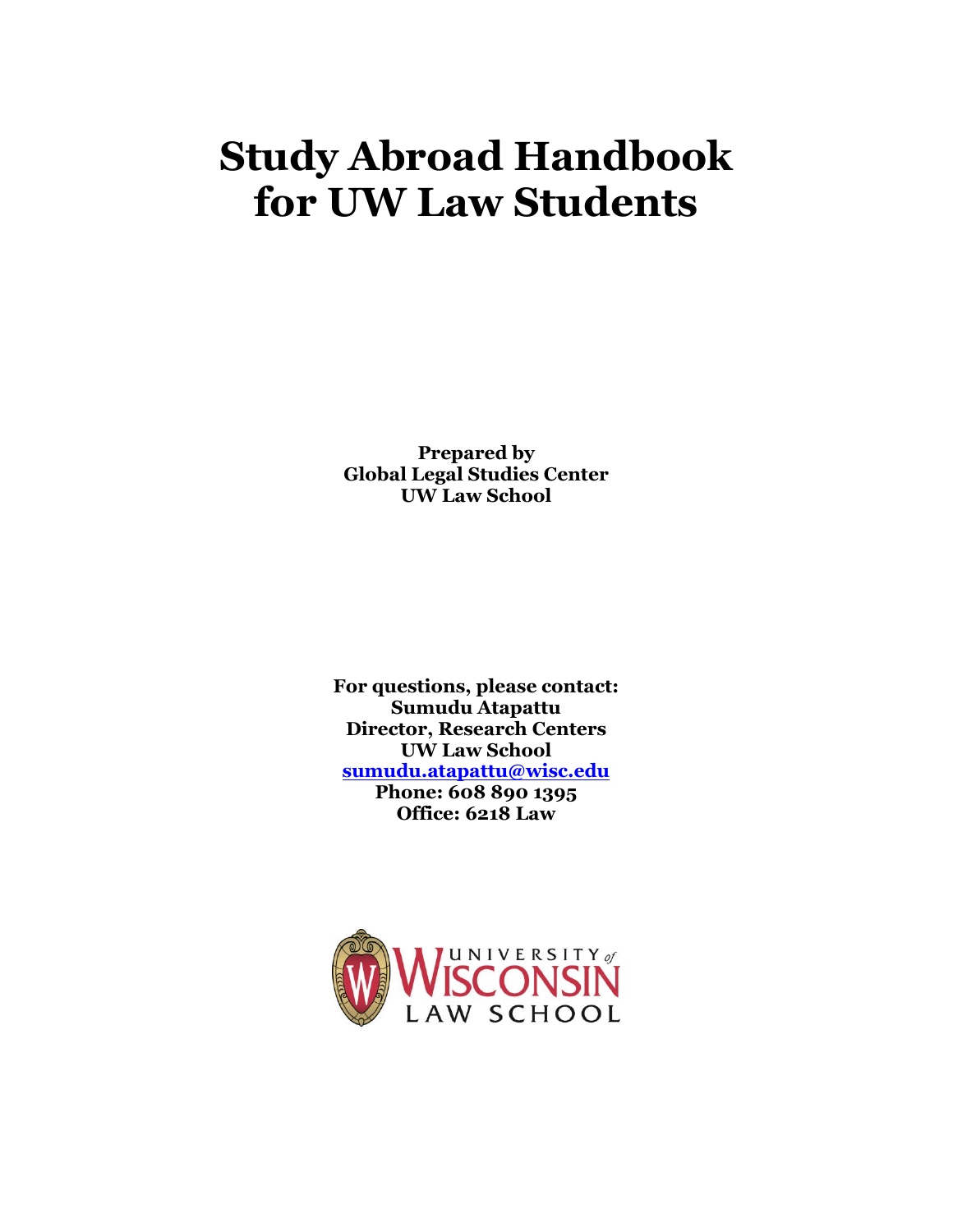# **Table of Contents**

| $\overline{4}$                                            |                      |  |  |
|-----------------------------------------------------------|----------------------|--|--|
|                                                           |                      |  |  |
|                                                           |                      |  |  |
|                                                           |                      |  |  |
|                                                           |                      |  |  |
|                                                           |                      |  |  |
| Option 2 – Foreign study abroad programs offered by other |                      |  |  |
|                                                           |                      |  |  |
| <b>16</b>                                                 |                      |  |  |
| Immigration Information for International Students        | 17<br>18             |  |  |
|                                                           | 18                   |  |  |
|                                                           | 19                   |  |  |
|                                                           | 20                   |  |  |
|                                                           | 20<br>20<br>20<br>21 |  |  |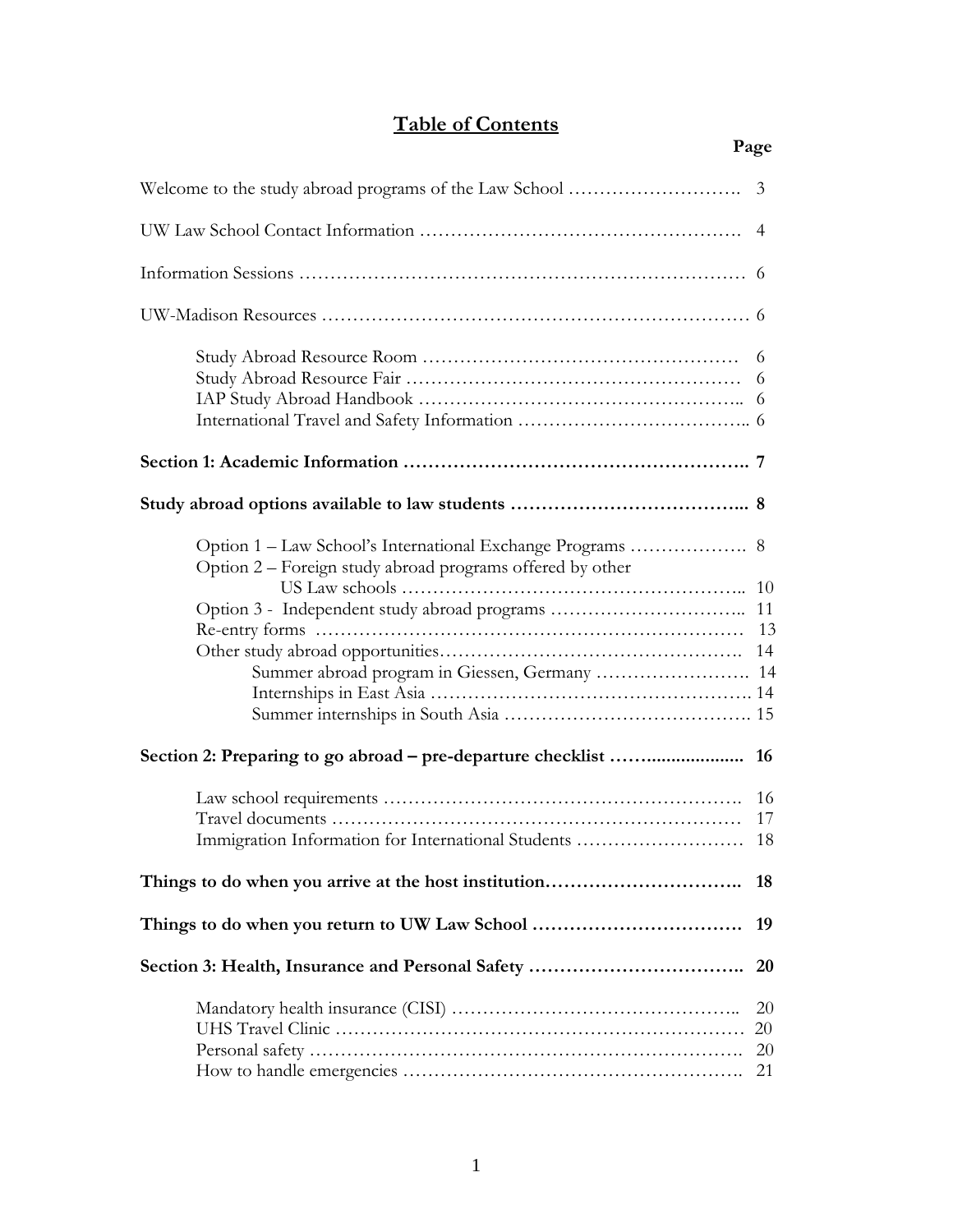| V. People involved in study abroad programs at the |  |  |
|----------------------------------------------------|--|--|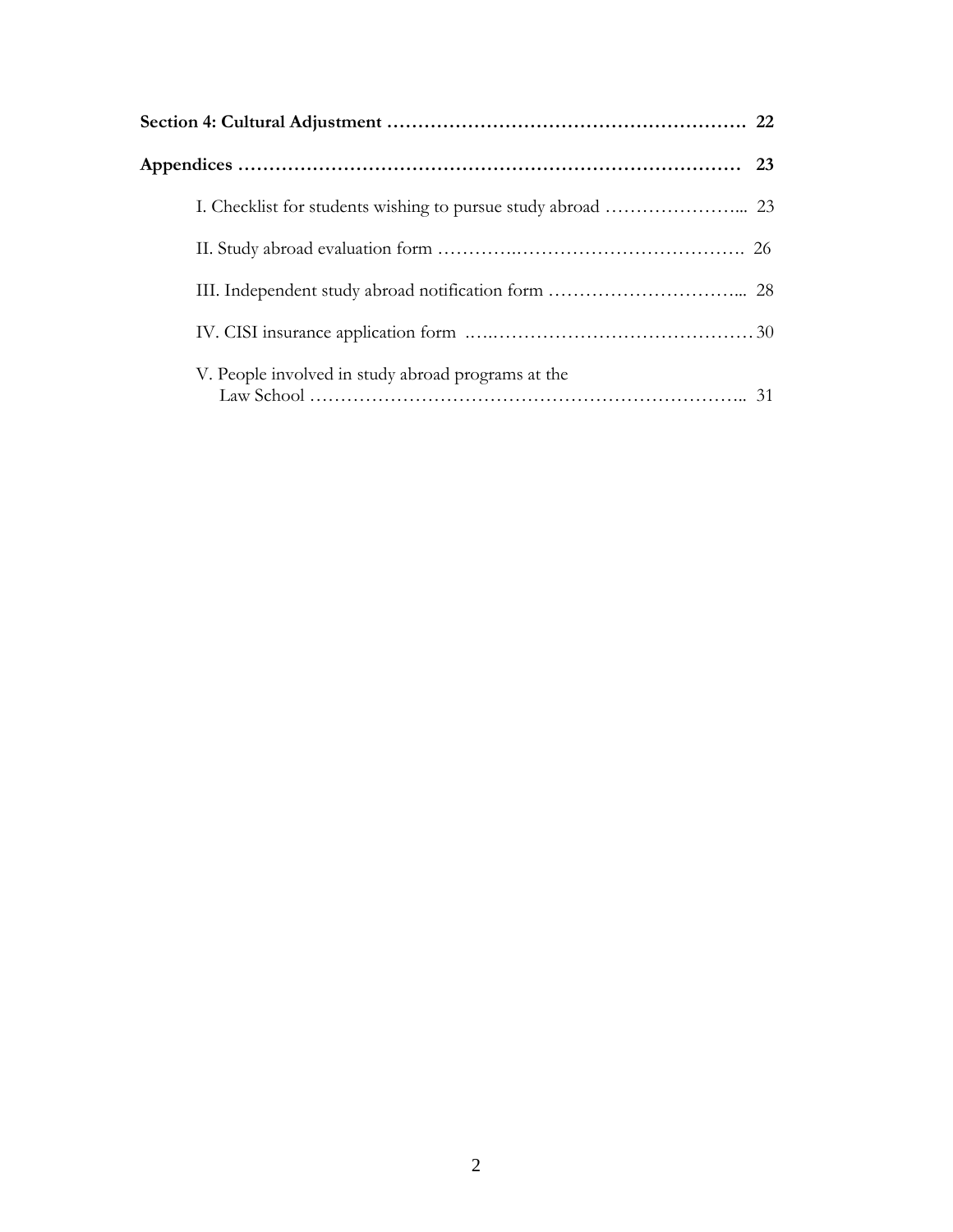## **Welcome to the Study Abroad Programs of the UW Law School!**

Welcome to the Study Abroad Programs of the Law School coordinated by the Global Legal Studies Center (GLS). Since Fall 2006, GLS has been the focal point for all Study Abroad Programs of the Law School. GLS is a joint initiative of the University of Wisconsin Law School and the International Division. If you would like to learn more about GLS, please visit [http://www.law.wisc.edu/ils/glsi/ index.htm](http://www.law.wisc.edu/ils/glsi/%20index.htm)

This Handbook is not intended to replace "Read This First" Law Students Handbook which you would have received during the summer prior to admission to the Law School or the American Bar Association (ABA) rules governing study abroad. The Handbook should be read in conjunction with "Read This First" student handbook as well as relevant ABA rules. This is an attempt to collate all the information on study abroad found in various documents and websites - it seeks to provide a step-by-step process to students which, we hope, would facilitate the process for you.

There are many people involved in the study abroad programs at the Law School as well as at the University. While the Director of Research Centers will coordinate these programs, you will still have to contact others in order to finalize the study abroad program that you are interested in. Moreover, you will have to familiarize yourself with the Law School rules, University rules and ABA rules governing study abroad programs.

The UW (IAP) Handbook on Study Abroad available at http://www.studyabroad.wisc.edu/ [handbooks/General\\_Handbook\\_Fall\\_Year.pdf](http://www.studyabroad.wisc.edu/%20handbooks/General_Handbook_Fall_Year.pdf) contains a wealth of information for students traveling abroad. Please read it carefully and keep it with you at all times. Reference is made to this document throughout the Handbook.

We welcome your feedback on this Handbook. Please send your feedback to Director of Research Centers, Sumudu Atapattu [\(sumudu.atapattu@wisc.edu\)](mailto:sumudu.atapattu@wisc.edu).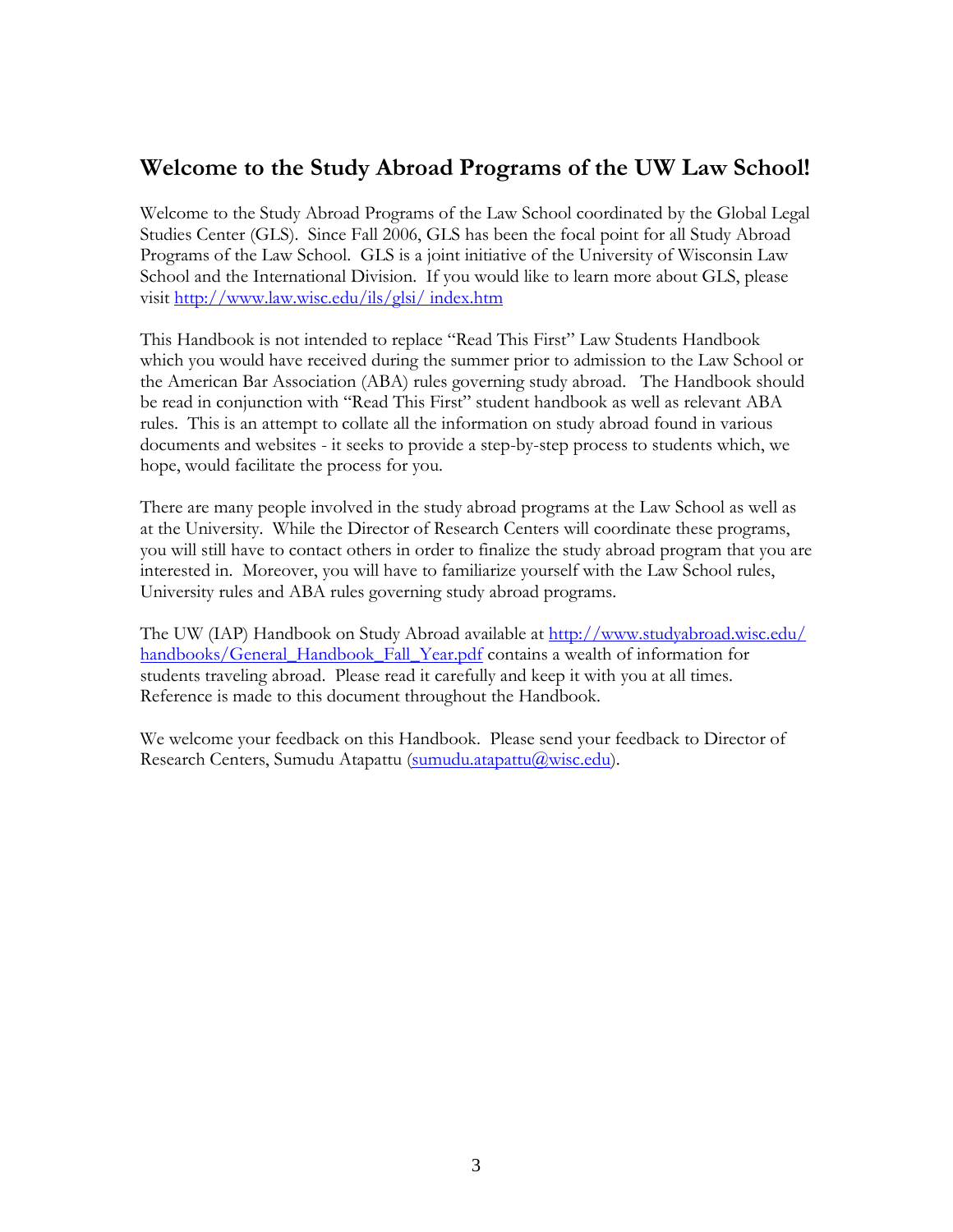#### **Coordinator of Study Abroad Programs**

#### **Sumudu Atapattu**

Director, Research Centers Office: 6218 Law Phone: (608) 890 1395 Email: [sumudu.atapattu@wisc.edu](mailto:sumudu.atapattu@wisc.edu)

#### **Exchange Program Directors**

#### **Professor Heinz Klug**

(European University Institute, Florence, Italy; University of the Witwatersrand, Johannesburg, South Africa) Office: 8109 Law Phone: (608) 262 7370 Email: [heinz.klug@wisc.edu](mailto:heinz.klug@wisc.edu) 

#### **Professor Steven Barkan**

(University of Giessen, Germany and summer abroad program, Giessen, Germany) Office: 6358 Law Phone: (608) 262-1151 Email: [steven.barkan@wisc.edu](mailto:steven.barkan@wisc.edu)

#### **Professor Jason Yackee**

**(**University of Groningen, The Netherlands; University of Sheffield, U.K.; and University of Paris X, France) Office: 7106 Law Phone: (608) 262 5230 Email: [jason.yackee@wisc.edu](mailto:jason.yackee@wisc.edu)

#### **Professor Shubha Ghosh**

(National Law School of India University, Bangalore, India) Office: 6111 Law Phone: (608) 262 1679 Email: [ghosh7@wisc.edu](mailto:ghosh7@wisc.edu)

#### **Professor Alexandra Huneeus**

**(**Diego Portales University, Santiago, Chile; Catholic University, Lima, Peru; Pontifical Catholic University, Rio, Brazil and FGV Law School, Sao Paulo, Brazil) Office: 8111 Law Phone: (608) 265 1149 Email: [alexandra. huneeus@wisc.edu](mailto:alexandra.%20huneeus@wisc.edu)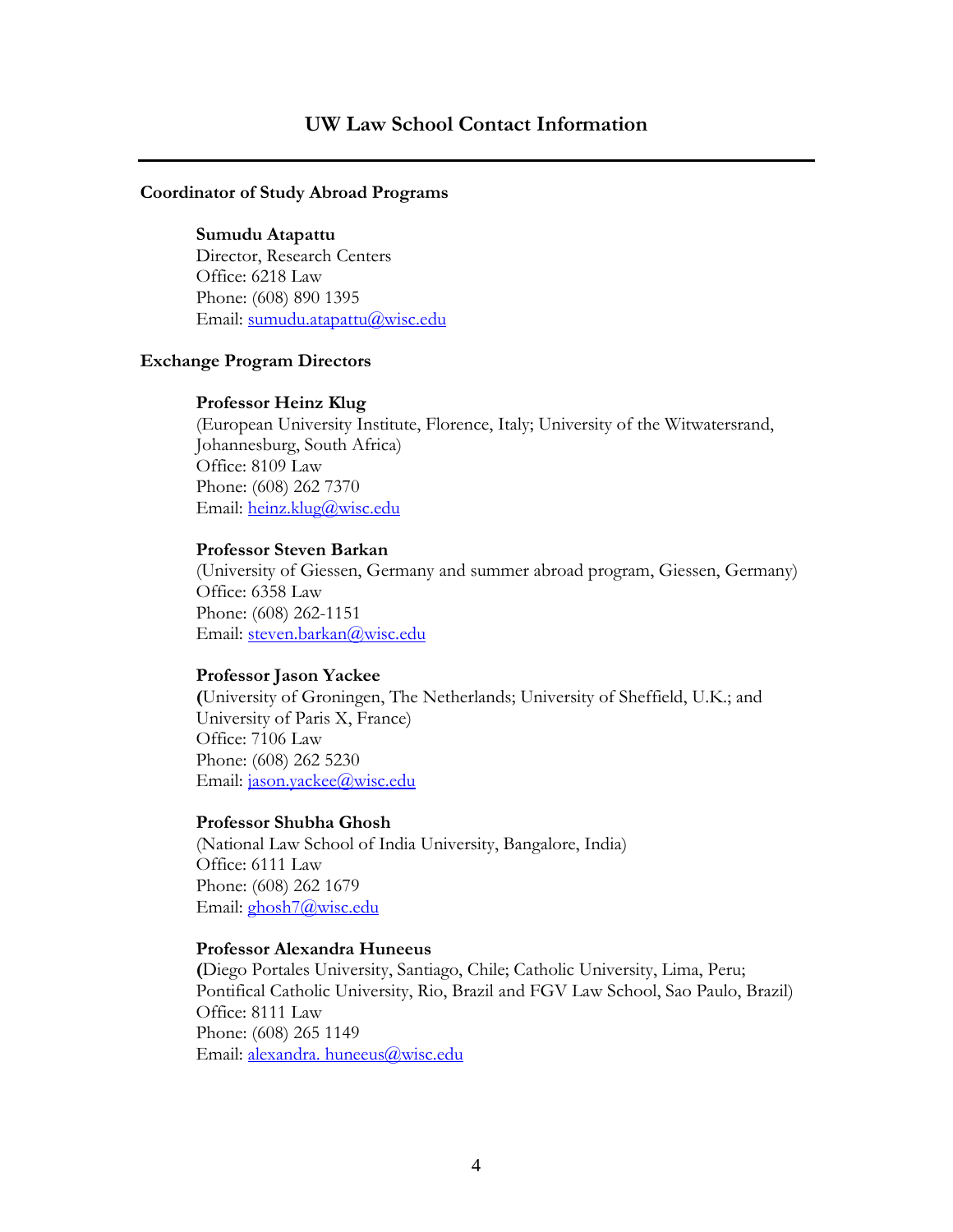#### **Financial aid matters and consortium process**

#### **Mike Hall**

Director of Student Life Office: 5101 Law Phone: (608) 890 0115 Email: [mike.hall@wisc.edu](mailto:mike.hall@wisc.edu)

#### **Danielle Wampole**

Director of Scholarship Administration and Recruitment Office: Room 4314B Phone: (608) 262 5958 Email: [danielle.wampole@wisc.edu](mailto:danielle.wampole@wisc.edu)

#### **Audit of transcripts**

#### **Amy Arntsen**

Law School Registrar Office: 5107 Law Phone: (608) 262 0050 Email: [registrar@law.wisc.edu](mailto:registrar@law.wisc.edu)

#### **Transfer of credits and Diploma Privilege**

#### **Kevin Kelly**

Associate Dean for Student and Academic Affairs Office: 5105 Law Phone: (608) 262 4041 Email: [kenvinkelly@wisc.edu](mailto:kenvinkelly@wisc.edu)

#### **Re-entry forms**

#### **Jane Ford Bennett**

Senior Grade Reporter Office: 5110A Law Phone: (608) 262 8564 Email: [jane.fordbennett@wisc.edu](mailto:jane.fordbennett@wisc.edu)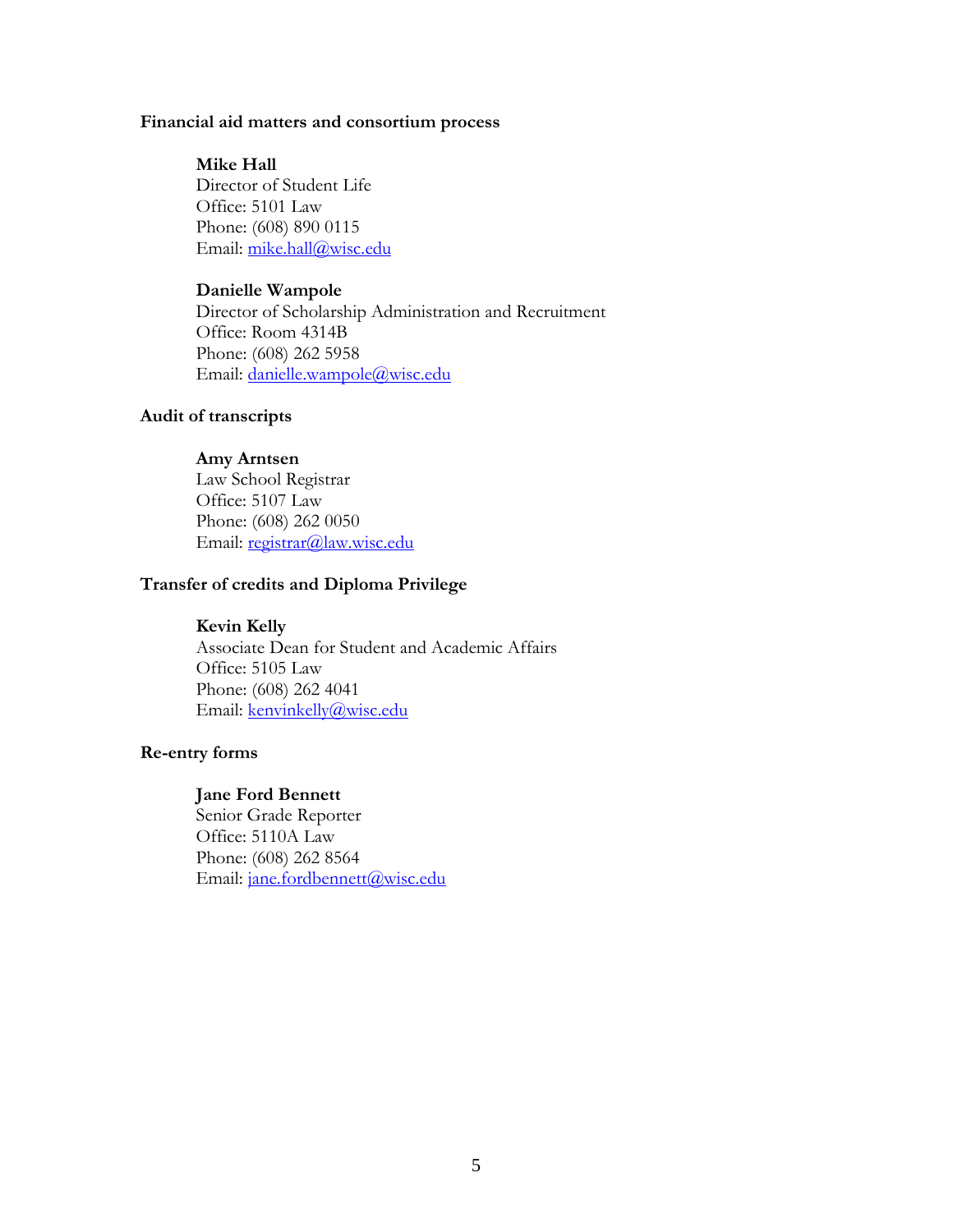## **Information Sessions**

During the Fall semester, the program directors will host an Information Session on Study Abroad programs and internships offered by the Law School. You are strongly encouraged to attend this session if you are interested in our Study Abroad Programs. It will be a great opportunity for you to learn more about the study abroad programs, ask any questions you may have and also meet with other students who have similar interests. You may also get the opportunity to meet with students who have participated in these programs or visiting faculty who are part of exchange programs.

A follow up session will be held in early spring by the Program Directors to explain the application and selection process. Please feel free to contact the Program Director if you have any specific questions about the program/s you are interested in.

For general questions about study abroad programs and for details about the Information Sessions, please contact Director of Research Centers, Sumudu Atapattu.

## **UW-Madison Resources**

In addition to the Law School, the University has a wealth of information and resources that you can tap into. Some of these resources/events are highlighted here.

## **(a) Study Abroad Resource Room**

Do not forget to visit the Study Abroad Resource Room [\(http://www.studyabroad.wisc.edu\)](http://www.studyabroad.wisc.edu/) located at 106 Red Gym open from 8:00 AM – 4.30 PM, Monday to Friday. It contains a wealth of information and you can talk with students who have returned from study abroad programs and look through travel books etc. It also has information about financial aid.

## **(b) Study Abroad Resource Fair**

Every year the International Academic Programs Office organizes a Study Abroad Resource Fair on campus. Check their website [\(www.studyabroad.wisc.edu\)](http://www.studyabroad.wisc.edu/) for details. While this event mainly showcases undergraduate programs, you may find some relevant information or literature.

## **(c) IAP Study Abroad Handbook**

[https://www.studyabroad.wisc.edu/pdf/2016\\_Study\\_Abroad\\_Handbook.pdf](https://www.studyabroad.wisc.edu/pdf/2016_Study_Abroad_Handbook.pdf)

## **(d) International travel and safety information**

<http://internationaltravel.wisc.edu/>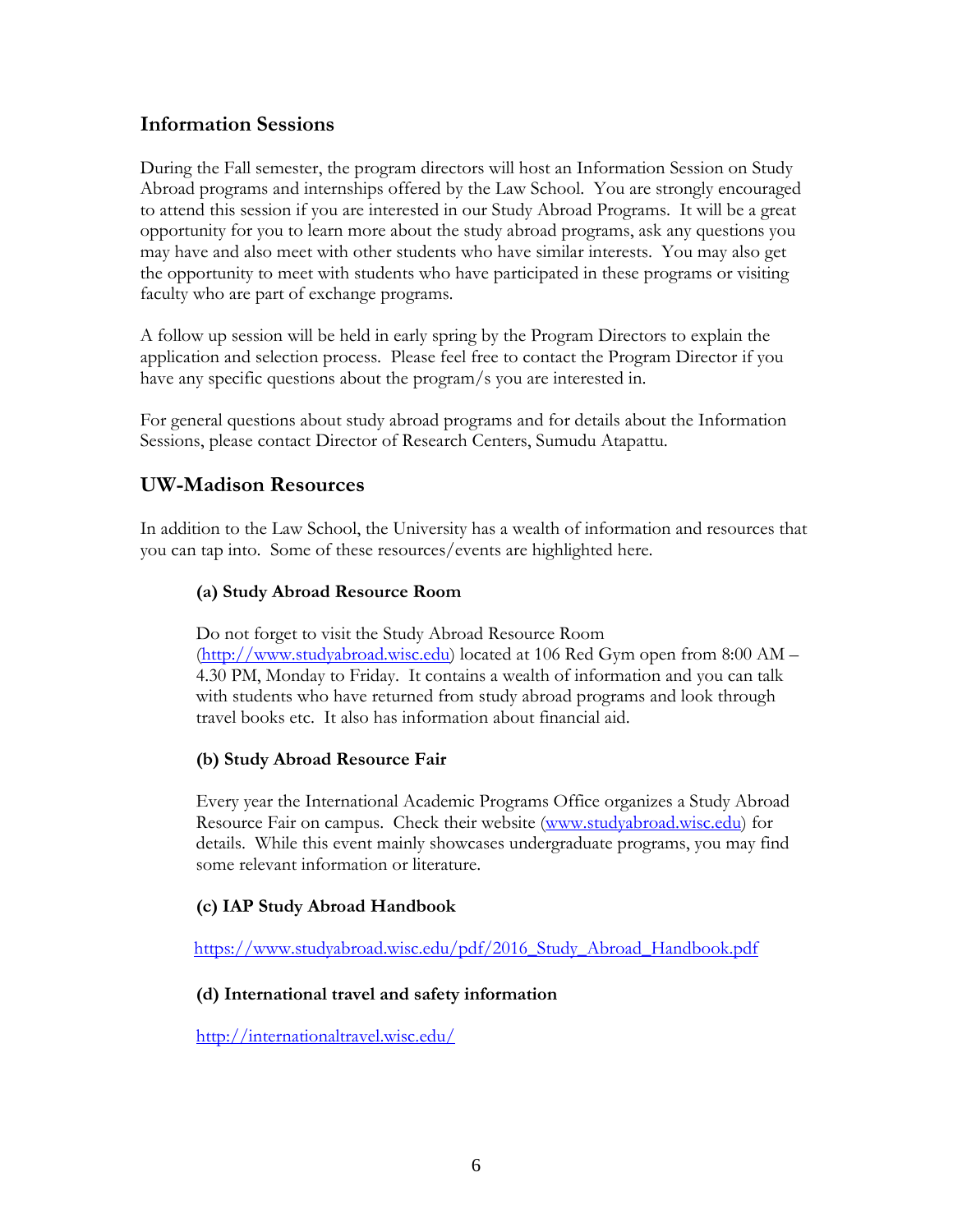## **Section 1: Academic Information**

#### **General requirements**

The following Law School rules apply to all study abroad programs of the Law School (these are in conformity with the ABA Rules on Study Abroad available at [http://www.abanet.org/legaled/studyabroad/abroad.html\)](http://www.abanet.org/legaled/studyabroad/abroad.html):

(1) You must have completed at least one year of full-time or part-time study and are in good standing at the UW Law School to participate in foreign study.

(2) The maximum credits applicable toward the J.D. degree for all study as a visiting student shall not exceed one-third of the credits required for the J.D. degree at the UW Law School (30 credits). Credits from foreign study count against this maximum.

(3) The maximum number of study abroad credits that you can bring back in a semester is 18.

(4) You must be fluent in the language of instruction in all courses for which you expect credit to be applied to your UW Law J.D. degree.

In addition, please note the following:

- If you are a member of a journal at the Law School and wish to study abroad during a semester while continuing to work on the journal, the Law School Registrar, Amy Arntsen, would need an email from the journal editor that:
	- (a) the appropriate number of credits were satisfactorily completed by you, and
	- (b) that the associated work was performed by you during the term in which you were abroad.

The appropriate number of credits will be added to the transfer credit paperwork when your study abroad credits are transferred.

**Exception:** Notwithstanding the above, students who are on another school's study abroad program (see **Option 2** below) or on an independent study abroad program (see **Option 3** below) can register for their UW journal work and then go abroad.

- **Directed research/reading** you may also be able to register for directed research/reading during the semester you study abroad. However, you need to inform the Director of Research Centers so that she can register you correctly with the Registrar's Office.
- We strongly discourage you from studying abroad in the final semester of Law School as this could lead to delays and possibly missing graduation and deadlines.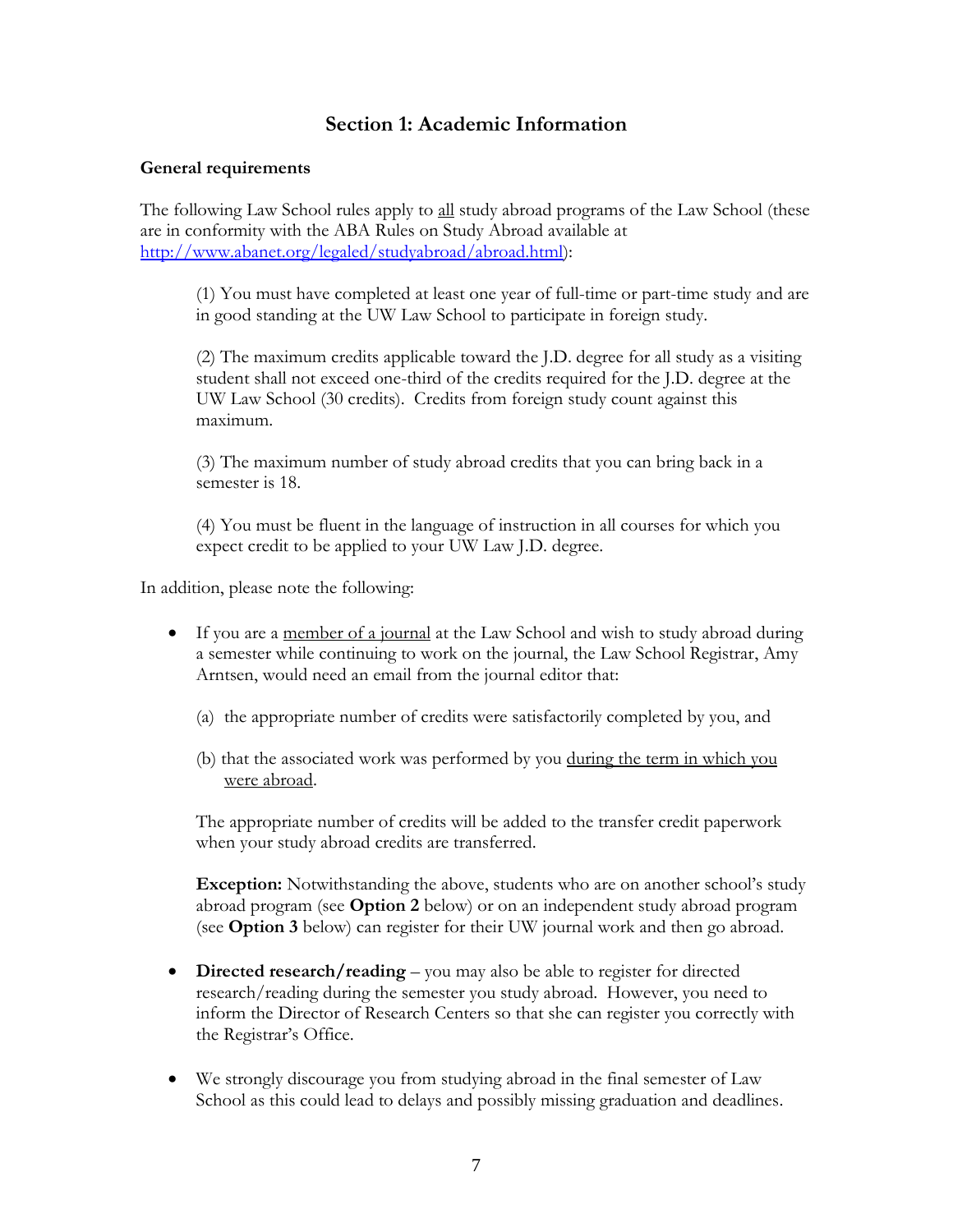## **Study abroad options available to law students**

As noted in "Read This First" Student Handbook (the current version is available at [http://www.law.wisc.edu/current/\)](http://www.law.wisc.edu/current/) and the Law School website [\(http://www.law.wisc.edu/](http://www.law.wisc.edu/%20international/foreignex.htm)  [international/foreignex.htm\)](http://www.law.wisc.edu/%20international/foreignex.htm), there are three study abroad options available to students:

- 1. Participate in one of the international exchange programs offered by the Law School (**Option 1**)
- 2. Participate in a foreign study program offered by other US law schools (**Option 2**)
- 3. Create an independent study abroad program (**Option 3**)

#### **Option 1 - Participate in the Law School's International Exchange Programs ("Option 1 students")**

At present the Law School participates in eleven exchange programs with foreign universities.In an exchange program, UW students pay the same tuition and fees to UW that they would pay for a semester at UW but attend a foreign law school or program. In exchange, the foreign schools send their students to the UW Law School.

These programs should not be confused with the study abroad programs administered by the University's International Academic Programs (IAP). The IAP programs are typically undergraduate programs and the IAP office administers them for the whole university irrespective of the subject area. By contrast, the exchange programs of the Law School are administered by the Law School and have no formal relationship with the IAP, although we participate in the International Exchange Coordinators' Meetings (which is a campus-wide network) convened by the IAP. Moreover, we have to comply with the ABA rules on Study Abroad.

#### **Current Law School Exchange programs**

**(a) JLU-Giessen, Germany (**[http://www.recht.uni-giessen.de\)](http://www.recht.uni-giessen.de/) **Program Director** - Professor Steven Barkan Language proficiency – classes are taught mainly in German, a few courses are available in English.

#### **(b) University of Groningen, The Netherlands** [\(http://www.rug.nl/rechten/Index\)](http://www.rug.nl/rechten/Index) **Program Director** - Professor Jason Yackee

Language proficiency – classes taught in English

**(c) European University Institute, Florence, Italy** [\(http://www.iue.it\)](http://www.iue.it/) **Program Director** - Professor Heinz Klug Language proficiency – Classes taught in English Up to two law students accommodated per semester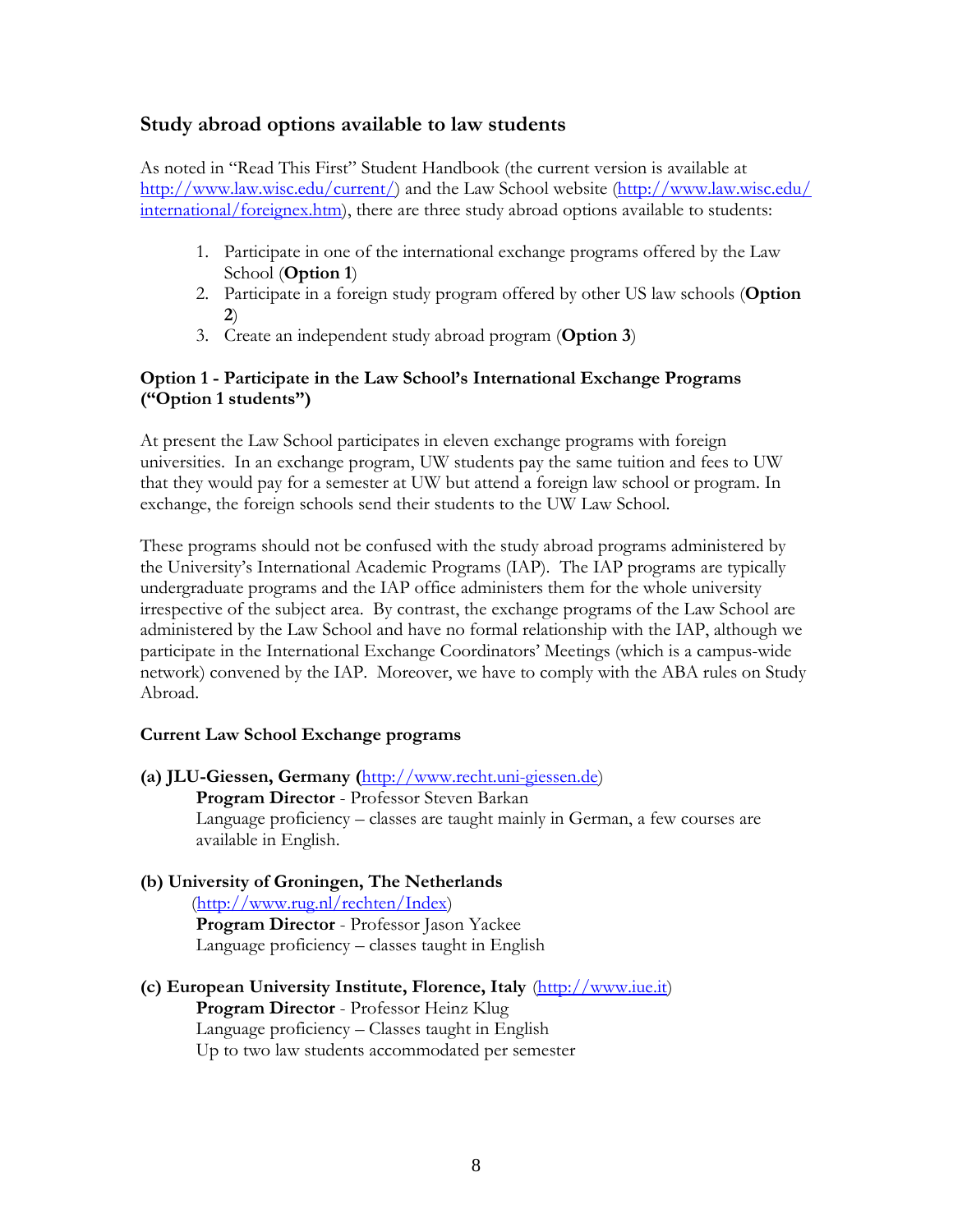- **(d) University of the Witwatersrand, Johannesburg, South Africa**  [\(http://www.law.wits.ac.za\)](http://www.law.wits.ac.za/) **Program Director** - Professor Heinz Klug Language proficiency – Classes taught in English Limit of two students per semester
- **(e) Diego Portales University, Santiago, Chile** [\(http://derecho.udp.cl\)](http://derecho.udp.cl/) **Program Director** - Professor Alexandra Huneeus Language proficiency – Classes taught in Spanish Up to four students per year
- **(f) Catholic University, Lima, Peru (**[http://www.pucp.edu.pe/unid/facul/derecho\)](http://www.pucp.edu.pe/unid/facul/derecho) **Program Director** - Professor Alexandra Huneeus Language proficiency – Classes taught in Spanish Up to four students per year
- **(g) University of Sheffield, Sheffield, United Kingdom** [\(http://www.shef.ac.uk/law\)](http://www.shef.ac.uk/law) **Program Director** - Professor Jason Yackee Language proficiency – Classes taught in English Limit of two students per semester
- **(h) University of Paris X, Nanterre, France** [\(http://www.u-paris10.fr/\)](http://www.u-paris10.fr/) **Program Director** - Professor Jason Yackee Language proficiency – fluency in French at least at the intermediate level is required Limit of two students per semester
- **(i) Pontifical Catholic University, Rio de Janeiro, Brazil (**[http://www.puc-rio.br\)](http://www.puc-rio.br/) **Program Director** - Professor Alexandra Huneeus Language proficiency – Classes taught in Portuguese Limit of four students per year
- **(j) National Law School of India University, Bangalore, India [\(http://www.nls.ac.in/\)](http://www.nls.ac.in/) Program director** – Professor Shubha Ghosh Language proficiency – Classes taught in English Limit of four students per year
- **(k) FGV Law School, Sao Paulo, Brazil [\(http://direitogv.fgv.br/\)](http://direitogv.fgv.br/) Program director –** Professor Alexandra Huneeus Language proficiency – Many classes taught in English Limit of four students per year

**The role of the program director:** The Program Directors are primarily responsible for advising you on all **academic matters** related to the program. Thus, any questions relating to the courses you should take, how credits would transfer, etc., should be referred to the program director. Once you have decided which program you would like to attend, please make an appointment with the relevant Program Director.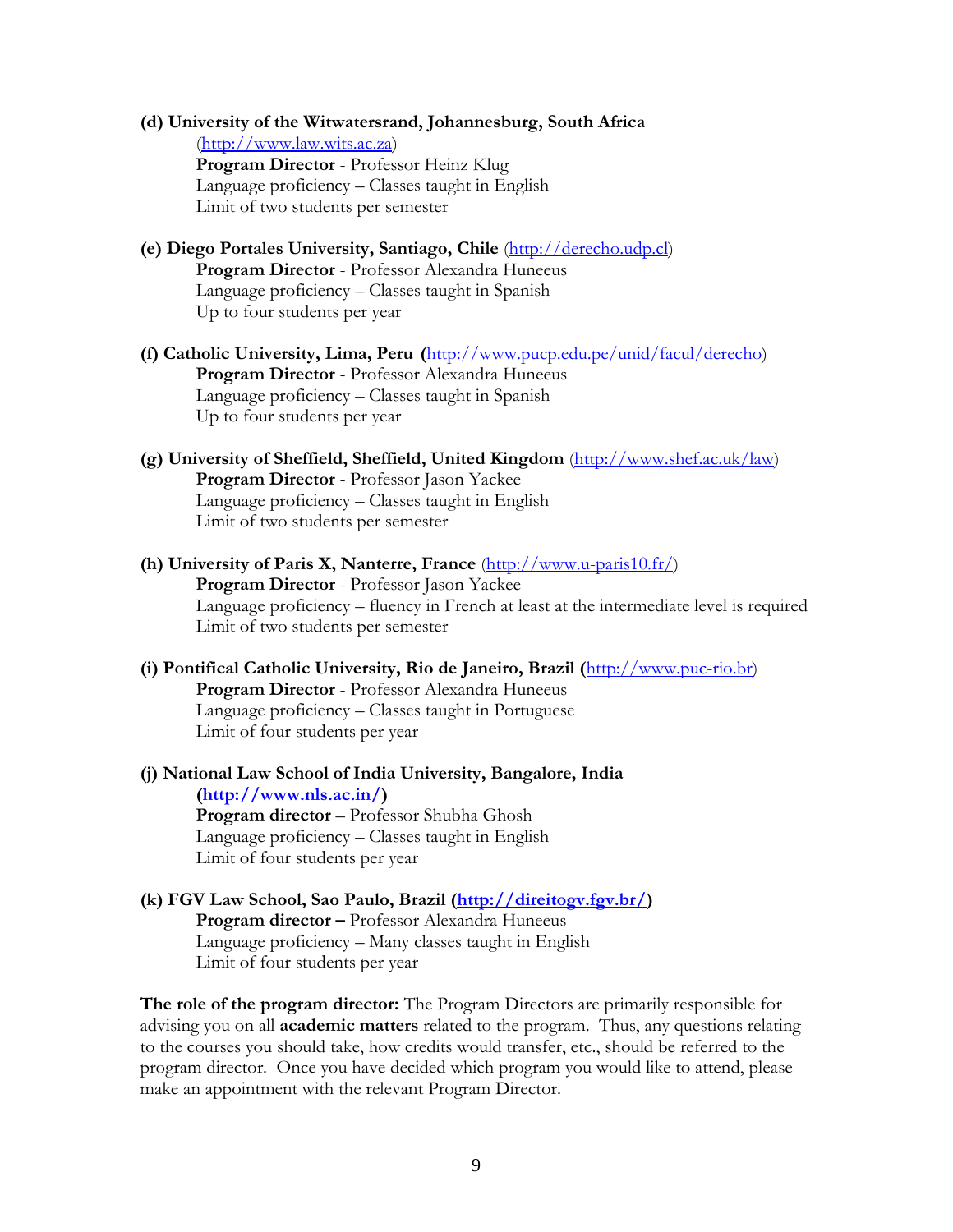**Administration of the programs:** The Director of Research Centers, Sumudu Atapattu, is in charge of administering the programs. She coordinates the application process, liaises with the foreign coordinators, and issues letters for visa purposes and health insurance cards. She also works with other entities on campus such as the Registrar's Office on study abroad issues. She should be your first point of contact.

#### **Assigning credits:**

If you participate in a formal exchange program, you will receive UW credit for the courses you take abroad. Before you go, you will be registered for 12 credits with the Registrar's Office. These are placeholder credits and once we receive your transcript from the exchange partner, we will change this to the actual number of credits you took abroad converted according the guidelines below. ABA rules stipulate that you cannot take more than 20% of your required credits in a single semester, so may not receive more than 18 credits abroad in one semester. The 18 credits include any law review or directed reading/research credits taken in the same semester. While the transfer of credits is done by the Program Director who will match the classes you have taken abroad with the UW classes, the following rule of thumb will be helpful:

- **European credits** are equal to ½ UW credits ( if you take 30 credits at an European university, you will receive 15 UW credits)
- **Sheffield credits** are equal to  $\frac{1}{4}$  UW credits (they are  $\frac{1}{2}$  European credits so if you take 32 credits at Sheffield, you will receive 8 UW credits)
- **National Law School of India credits** are roughly equal to UW credit.
- **Latin American credits** are roughly equal to UW credit
- **University of the Witwatersrand credits –** determined by the program director

**Important:** Please note that this is a rough guide only. It is your responsibility to contact your Program Director once you have chosen your classes abroad and find out how many credits will transfer back.

While the credits for your study abroad work will transfer with a satisfactory ("S") grade, the letter grades will not transfer.

## **Option 2 – Foreign Study Abroad Programs Offered by Other US Law Schools ("Option 2 students")**

You may also participate in study abroad programs offered by other law schools which are approved by the ABA. While most of these programs are summer study abroad programs, there are a few semester abroad programs offered by other law schools. More information about ABA-approved programs can be found at [http://www.abanet.org/legaled/studyabroad/ abroad.html.](http://www.abanet.org/legaled/studyabroad/abroad.html)

Once you have identified the program that you wish to attend as part of the application process, you must request the Law School Registrar to send a letter to that school to the effect that you are in good standing and that the Law School will accept credits for courses if the grade received is a "C" or higher. In addition, you have to provide course descriptions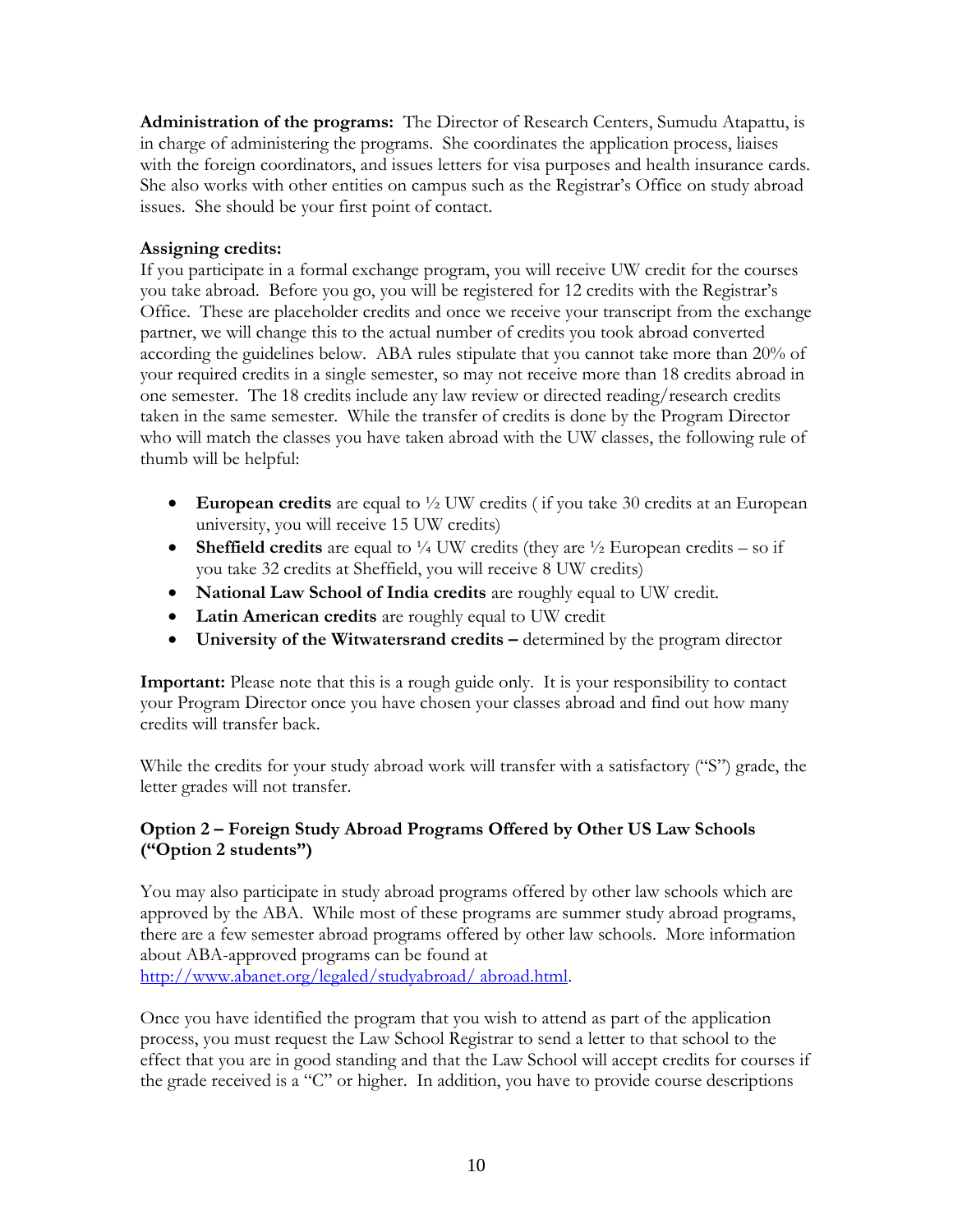to Associate Dean Kevin Kelly. Dean Kelly and the Law School Registrar will work with you to determine whether credit will be applied to the 60 credit rule for diploma privilege.

## **Option 3 – Independent Study abroad programs ("Option 3 students")**

You can also earn credit through independent study abroad programs created by you at one or more foreign law schools. Although this option is available, it can cause delays as there is no formal structure in place similar to exchange programs. It is, therefore, very important to know the law school rules, the ABA rules and the university rules governing these programs. It is also important to bear in mind that you will be doing most of the groundwork by yourself, although we will help you along the way. With regard to the ABA rules, see ABA Foreign Study section at:

[http://www.americanbar.org/groups/legal\\_education/resources/foreign\\_study.html](http://www.americanbar.org/groups/legal_education/resources/foreign_study.html)

#### **You must fulfill the following requirements in order to comply with ABA rules on independent study abroad:**

- **1.** The foreign institution must be accredited. That is, government-sanctioned (if educational institutions are state regulated within the country) or approved by an evaluation body (if such an agency exists within the country) or chartered to award law degrees by the appropriate authority within the country. **Discuss this matter with your UW Law independent study-abroad advisor [see (6) below].**
- **2.** The foreign institution shall have faculty members who possess academic credentials and experience in the legal profession similar to those of faculty at the UW Law School. **Discuss this matter with your UW Law independent study-abroad advisor [see (6) below].**
- **3.** The foreign institution should be one that awards a "first degree in law" that is, it is a law school or is an institution (typically at a college or university with a distinct law faculty) that trains lawyers and gives law degrees. If the institution does not award a "first degree in law," it shall provide assurances to the UW Law School that the quality of the educational experience that it can offer to a visiting UW Law student is at least equal to the experience that would be available to a student studying for a law degree in a regular law school/university law department in that same country. (Such an institution may be one that provides law training to individuals who are already graduates of institutions that award a first degree in law). **Discuss this matter with your UW Law independent study-abroad advisor [see (6) below].**
- **4.** The foreign institution shall appoint an advisor for each student who shall effectively supervise and monitor the student's study at the institution. That advisor may be a faculty member at the foreign institution or a law school administrator at the foreign institution who has the training or experience to discharge this responsibility. **Give Associate Dean Kelly, as well as your UW Law independent study-abroad advisor, the name and contact information of your foreign-institution advisor as soon as he/she is identified.**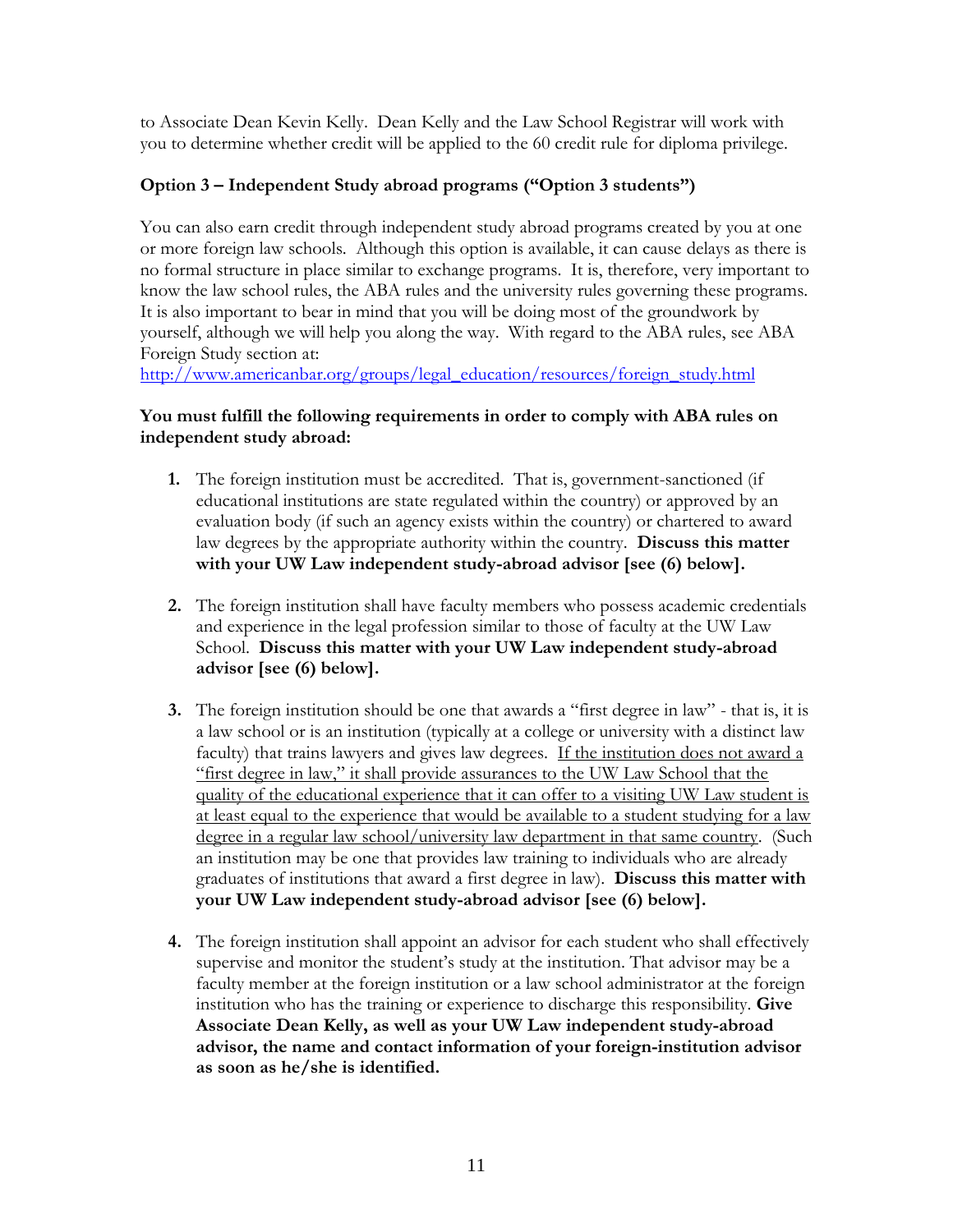- 5. The UW Law School must approve, **in advance**, any courses which you intend to apply toward your JD degree. Per ABA guidelines, the program or course of study, in order to qualify for credit toward the UW Law degree, must be related to (1) the socio-legal environment of the country in which the foreign institution is located or (2) have an international focus or (3) have a comparative focus. Note: if there is some doubt about whether a particular course meets this requirement or whether the course is of sufficient rigor, a useful test is whether the course in question is open to the regular students studying law at the foreign institution (as opposed to visiting students) and that these regular students get degree credit for the course. Courses set up only for visiting students and for which regular students at the institution cannot get law degree credit do not typically qualify for inclusion into an approved study program.
- 6. Your study-abroad academic program must be approved in advance by Associate Dean Kelly and your UW Law School advisor. The UW Law advisor shall be a faculty member or a law school administrator of your choosing who has the training or experience to permit effective approval and monitoring your foreign study and who agrees to assist you in this fashion. **You may ask a member of the UW Law faculty or academic staff to be your UW study abroad advisor; or the Director of Research Centers will serve as the advisor.**
- 7. You and your UW Law School advisor shall develop a **written plan** to define the educational objectives you seek to achieve during your period of study abroad. That plan shall specify the methods to be used in evaluating your attainment of those objectives.
- 8. Keep your UW Law School advisor fully informed regarding what course materials you will use/are using in your program and be prepared to send your UW Law School advisor a copy of any written work you produce. Be prepared to meet the request of your UW Law School advisor to review your course materials and your written work; this is to ensure that the program meets standards equivalent to those of the UW Law School.
- 9. Note that no credit shall be awarded for: (1) Activities such as visits to legal and government institutions except in instances in which the content of such activities is academic in nature and is related to the course in which the credit is awarded; (2) Externship placements (e.g., in a law firm, government office, or corporation); (3) or Distance Education courses.
- 10. If the foreign institution cancels a course in which a student had been approved to enroll, your UW Law advisor and Director of Research Centers must be informed immediately, in order to reexamine the student's study in light of the original plan for foreign study and the student's stated educational objectives for study abroad. They will determine whether the approved foreign study continues to satisfy those objectives.
- 11. UW Law School requires that an appropriate official at the foreign institution will provide, prior to your departure, a written assurance that both the UW Law School's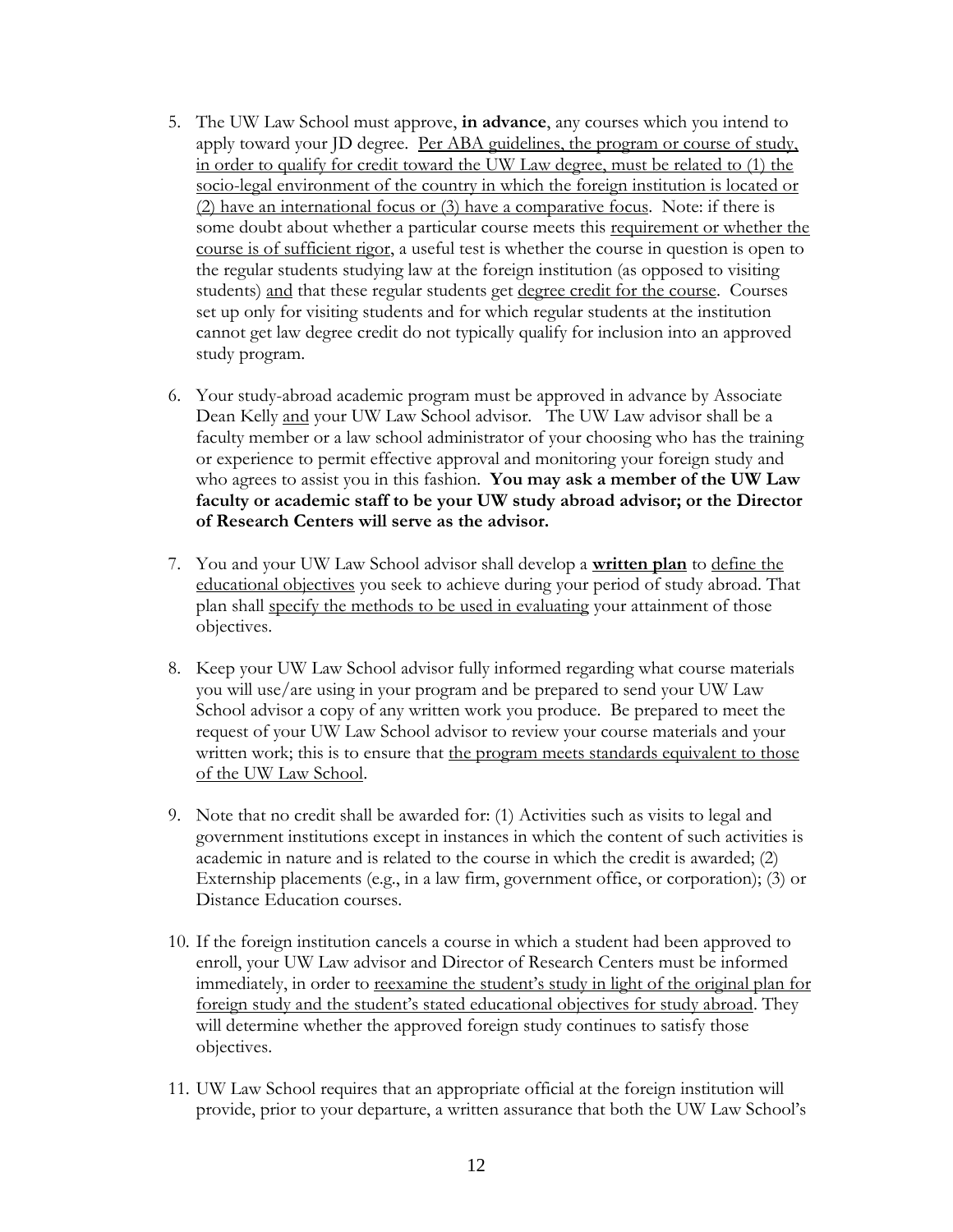and your proposed educational objectives [see paragraphs (1) and (10)] can be achieved at that institution.

12. Pursuant to ABA rules, any fee imposed by the foreign institution shall be rationally related to the cost of administering the service for which the fee is charged.

The following hints may be helpful when selecting a place for independent study:

- What is the language of instruction? If the language of instruction is not English, are you fluent in the language of instruction?
- What is the program you wish to pursue?
- Would the students in that country follow this program if desiring to become a lawyer?
- Can the credits be transferred?
- If you are planning to pursue study abroad in the last semester of your law degree at UW and hoping to graduate, check the dates when the final exams are held in the country you wish to go (*see* Read This First Student Handbook).
- How long will it take to issue transcripts in that country?
- Do the transcripts need to be translated into English?

## **Re-entry forms – Options 2 and 3 students**

**Important:** It is necessary to fill re-entry forms and give them to Jane Ford Bennett  $(jane.fordbennett@wisc.edu, phone: 262 8564, room 5110A) before you leave if you would$  $(jane.fordbennett@wisc.edu, phone: 262 8564, room 5110A) before you leave if you would$ like to pre-register for courses for the following semester. If you have not done this prior to your departure, you have to fill them when you return but you must remember that courses that you wish to take may already be filled when you return. Filing re-entry forms before you leave is also important to being kept on the law school email list serves – otherwise, you may miss some important emails. **Exception –** If you have registered for journal credits and go abroad under Options 2 or 3 in the semester that you are registered for journal credits, you do not have to fill in re-entry forms.

## **Option 3 students – Independent Study Notification Form**

Option 3 students must complete the Independent Study Notification Form in Appendix III and submit to Director of Research Centers, Sumudu Atapattu, **at least 2 weeks** before departure.

**Consortium Process** (see [http://www.admissions.wisc.edu/images/sa\\_FinancialAid.pdf](http://www.admissions.wisc.edu/images/sa_FinancialAid.pdf) for details)

When you are looking for a law school for independent study abroad or plan to participate in a study abroad program at another US institution, make sure that the school or program you wish to attend is a Title IV school/program. It is very important to remember that if the host school is not a Title IV school (identified under Federal guidelines) you are **not** eligible to receive financial aid.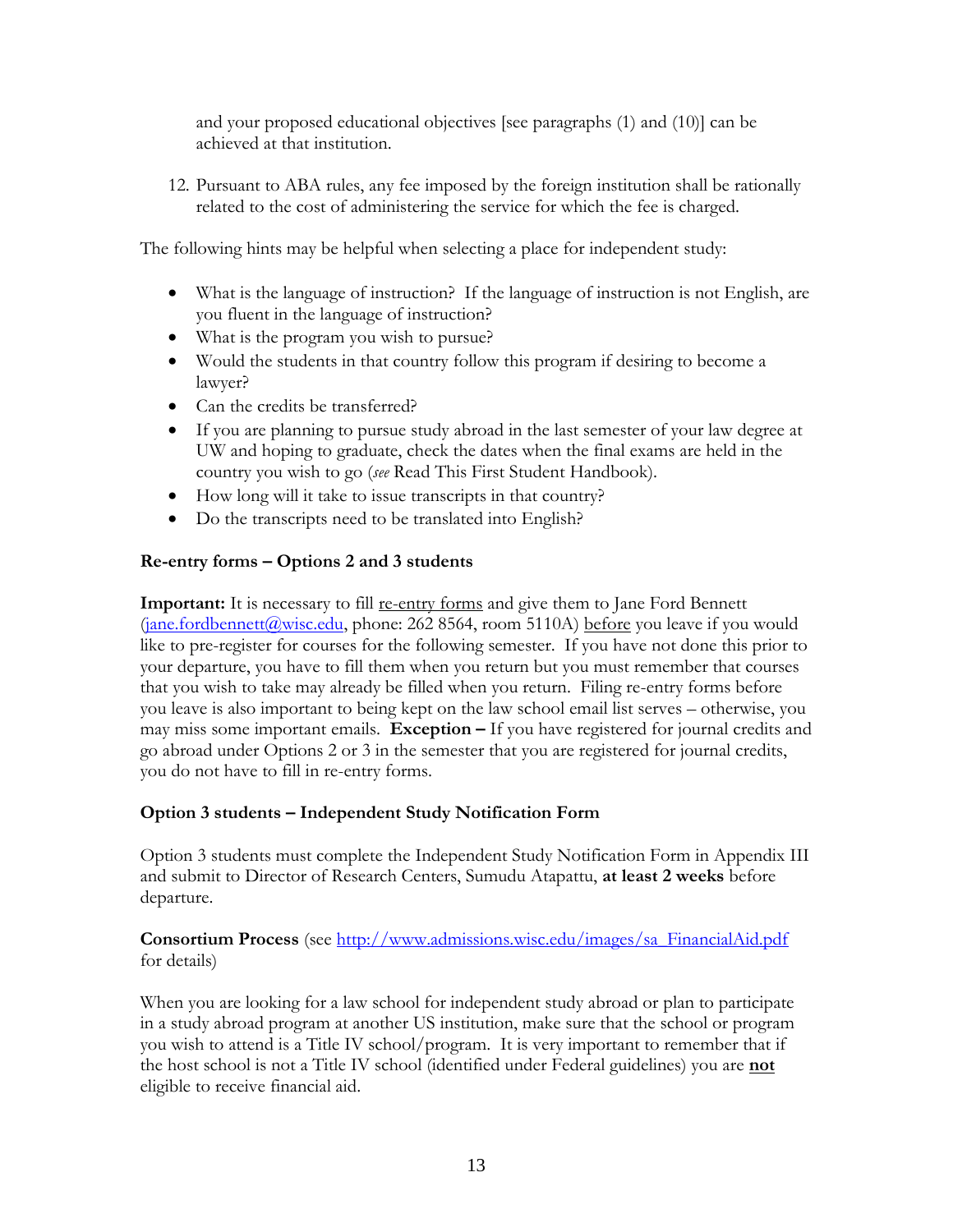If the host school is a Title IV school, then you need to attend to the "Consortium Process:"

- Have the host institution complete the Consortium Agreement (can be downloaded from the above website)
- Have the law school sign the credit transfer form (available at the above website). You need to take this form to Amy Arntsen, Law School Registrar
- Send the completed Consortium Agreement and the Credit Transfer Form to Heidi Johnson at the University Financial Aid Office.
- Once both these forms are received by Financial Aid, the Consortium Process can be finalized.

When you meet with the Law School Admissions and Financial Aid Office about financial aid questions, please check whether the consortium process is applicable to you. The failure to attend to the consortium process before you go will result in considerable delay in getting your financial aid.

#### **Other study abroad opportunities**

## **(a) Summer abroad program in Giessen, Germany**

In partnership with Marquette University Law School and the University of Giessen Law School, UW Law School established a summer program in International and Comparative Law in Giessen, Germany in 2009.

Students will take two courses from a curriculum of four courses and will earn a total of four credits. Courses are taught in English by faculty members from Giessen, Marquette, and Wisconsin. The courses that will be offered each year will vary depending on the availability of instructors. The program is open to all law students who have completed at least one year of studies and are in good standing. Applications and more details can be found at: [http://law.marquette.edu/programs-degrees/international-comparative-law-germany.](http://law.marquette.edu/programs-degrees/international-comparative-law-germany) For more information, please contact [Professor Steven M. Barkan](mailto:smbarkan@wisc.edu) [\(steven.barkan@wisc.edu\)](mailto:steven.barkan@wisc.edu). Unlike exchange programs, the letter grades for these courses will be recorded on your transcript and factored into your Law School GPA.

## **(b) Internships in East Asia**

Short programs are available through the East Asian Legal Studies Center (EALSC) in East Asian and Southeast Asian countries, although no formal exchange programs exist. These are mainly in the form of field visits, short courses or summer internships. A more structured program is now available at KoGuan Law School at Jiao Tong University, Shanghai. Stipends may be available for some programs. For details visit: [http://www.law.wisc.edu/ealsc/jd\\_students/](http://www.law.wisc.edu/ealsc/jd_students/)

If you have questions, please contact Interim Director of EALSC, Professor Sida Liu [\(sidaliu@ssc.wisc.edu\)](mailto:sidaliu@ssc.wisc.edu) or Director of Research Centers, Sumudu Atapattu [\(Sumudu.atapattu@wisc.edu\)](mailto:Sumudu.atapattu@wisc.edu)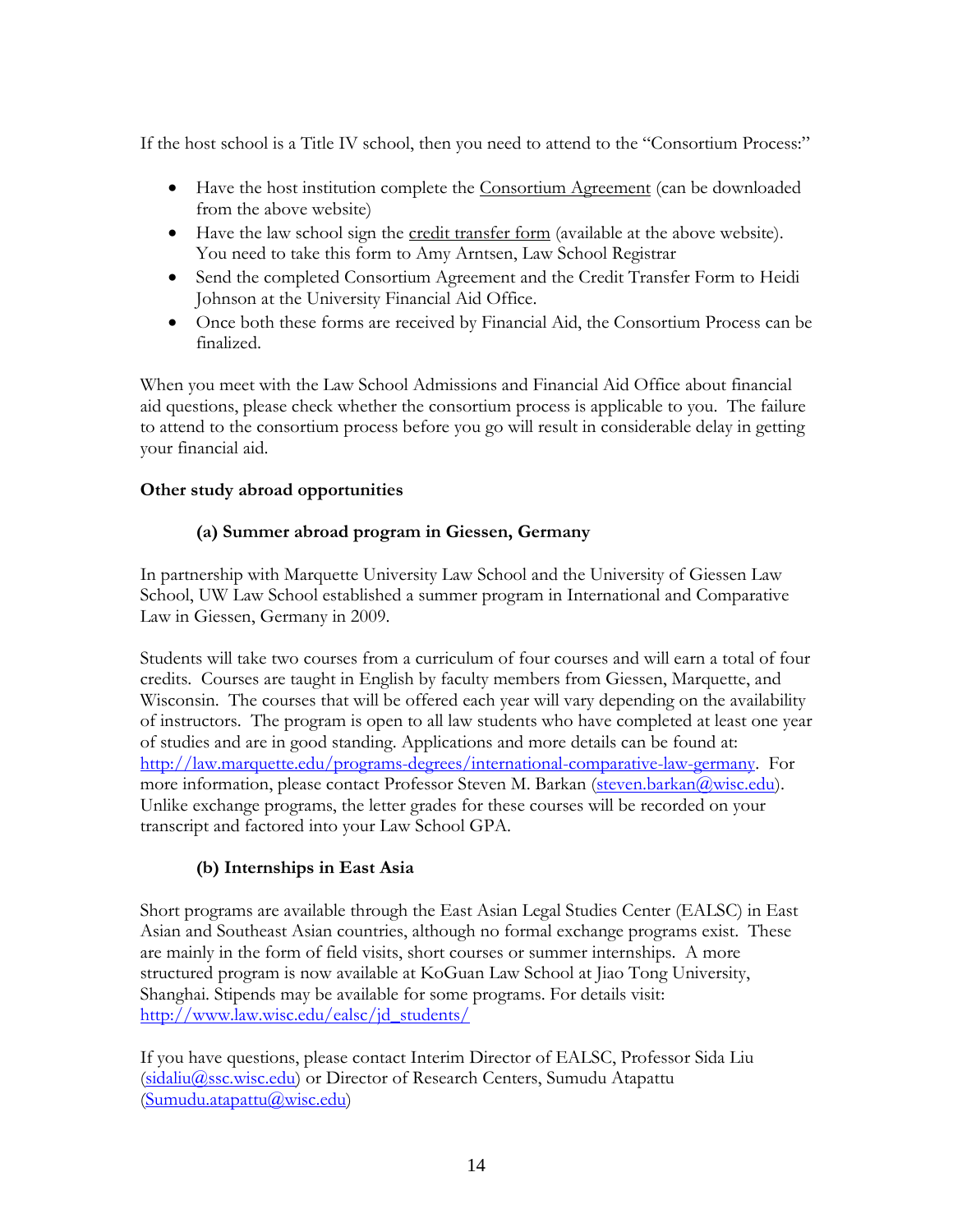#### **(c) Summer internships in South Asia**

The Global Legal Studies Center together with the [South Asia Legal Studies Working Group](http://law.wisc.edu/gls/sa_legal_studies_working_group.html) has set up an internship program in South Asia with the following institutions:

- [Human Rights Law Network,](http://www.hrln.org/) Delhi, India [\(http://www.hrln.org/hrln/\)](http://www.hrln.org/hrln/)
- [Consumer Unity & Trust Society,](http://www.cuts-international.org/) Jaipur, India [\(http://www.cuts-international.org/\)](http://www.cuts-international.org/)
- *[Majlis](http://www.majlisbombay.org/index.htm)*, Mumbai, India [\(http://majlislaw.com/en/top/about-us/about/\)](http://majlislaw.com/en/top/about-us/about/)
- [Alternative Law Forum,](http://www.altlawforum.org/) Bangalore, India [\(http://altlawforum.org/\)](http://altlawforum.org/)
- Law & Society Trust, Colombo, Sri Lanka [\(http://www.lawandsocietytrust.org/\)](http://www.lawandsocietytrust.org/)
- Center for Environmental Justice, Colombo, Sri Lanka [\(http://www.ejustice.lk/\)](http://www.ejustice.lk/)

**Important:** Please note that these internships are not for credit. Limited funding may be available through the Law School Office of Career and Professional Development (OCPD).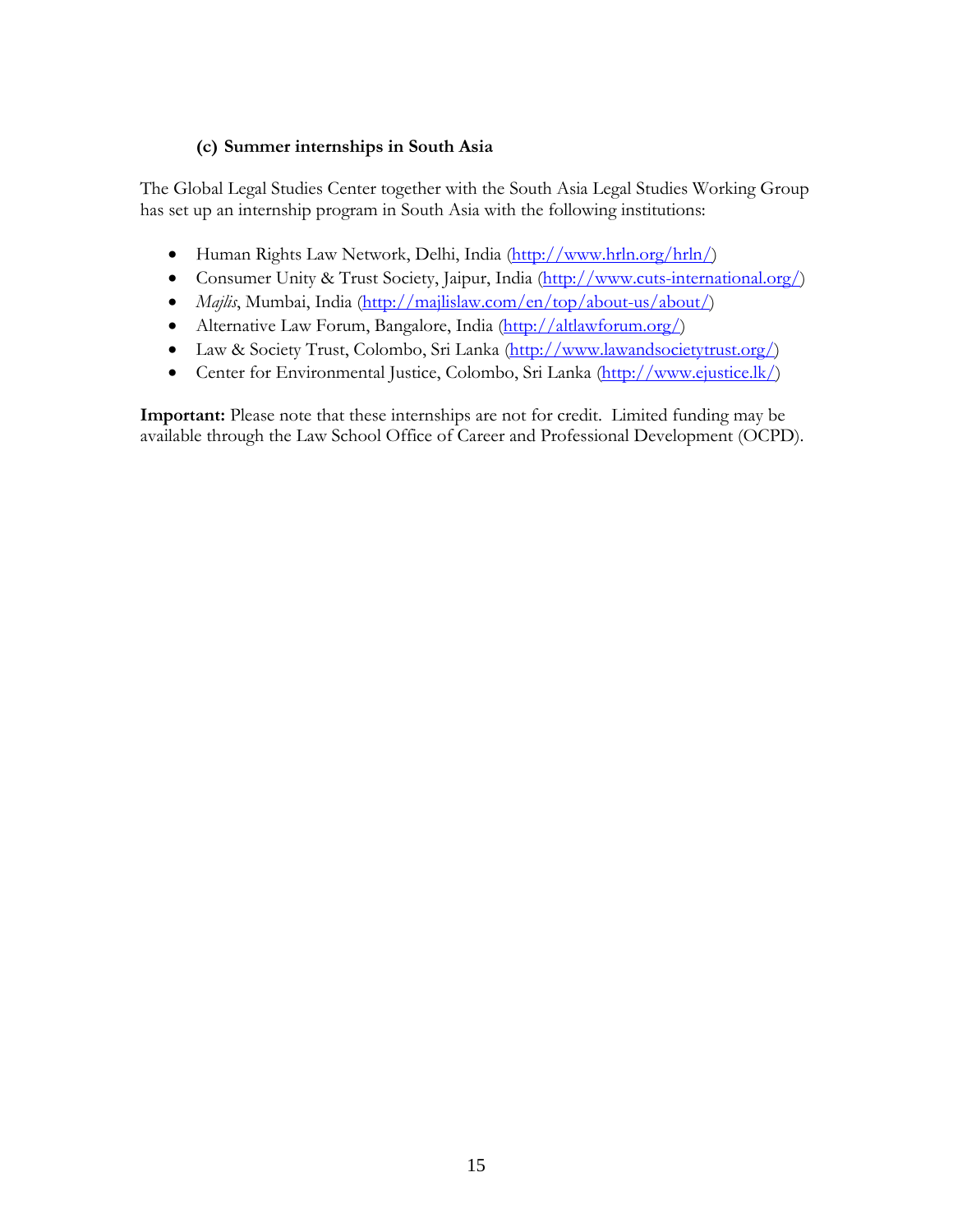## **Section 2: Preparing to go abroad**

## **Pre-departure check-list**

#### **Things to attend to before you leave (Law School requirements)**

Whatever option you choose from the above options, you have to attend to the following **before** you leave:

- 1. Submit your application In the case of Option 1, fill the application form available on the Study Abroad website and submit this with the necessary documentation on or before the deadline. [\(http://law.wisc.edu/academics/international/exchange\\_program\\_application.html\)](http://law.wisc.edu/academics/international/exchange_program_application.html)
- 2. Arrange for an audit of academic transcripts by Amy Arntsen, Law School Registrar (email: registrar@law.wisc.edu, phone:  $(608)$  262 0050 and room 5107)
- 3. **Option 2 and 3 students only** To demonstrate that courses taken abroad meet UW law school requirements, submit course descriptions of the proposed courses to Associate Dean Kevin Kelly. If such course descriptions are not available, speak to Dean Kelly as to what other information would be acceptable.
- 4. **Option 2 and 3 students only** Regarding re-entry after study abroad, see Jane Ford Bennett (**Important:** this cannot be done online – you have to attend to this **before** you leave if you want to pre-register for courses for the following semester). **Exception** – this is not necessary if you are registered for journal credits. Option 1 students are not required to fill in re-entry forms.
- 5. Regarding transfer of credits and Diploma Privilege, contact the Registrar, Amy Arntsen [\(registrar@law.wisc.edu\)](mailto:registrar@law.wisc.edu).
- 6. If you are planning on studying abroad in your final semester at Law School, check with Registrar, Amy Arntsen, about when you have to submit a Diploma Privilege application.
- 7. **Option 1 students only** Pay regular, full tuition. **In the case of the Witwatersrand exchange program, this will be to an account in Law School**, and in the case of other exchange programs, you will be paying fees to UW-Madison (as you normally would). Option 2 students will pay tuition to the other ABA approved law school that sponsors the study abroad program and option 3 students will pay tuition directly to the foreign university where the student will be pursuing independent study.
- 8. Do not register for classes at UW, particularly if you are an option 1 student. If you are an option 2 or 3 student, you can be registered for journal credits during the semester that you will be studying abroad. **See also No 12 below**.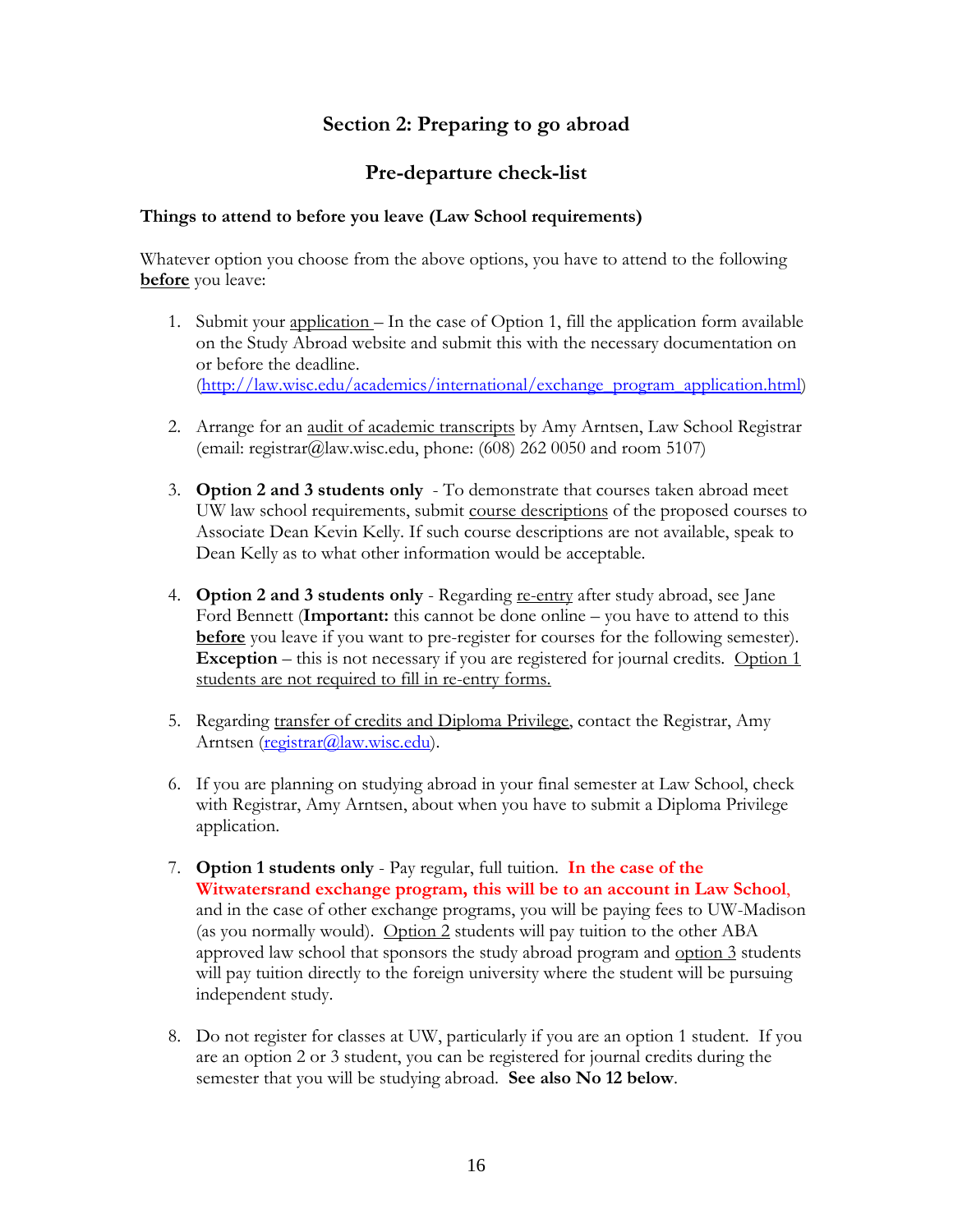- 9. Regarding financial aid questions, see Assistant Dean Rebecca Scheller (email: [rebecca.scheller@wisc.edu,](mailto:rebecca.scheller@wisc.edu) phone: (608) 262 1815, room 4314C) or Danielle Wampole, Law School Office of Admissions and Financial Aid [\(danielle.wampole@wisc.edu,](mailto:danielle.wampole@wisc.edu) 608 262 5958, room 4314B)
- 10. **Option 2 and 3 students** Check with Assistant Dean Rebecca Scheller and Heidi Johnson at Financial Aid whether the Consortium Process is applicable to you. If it is applicable, you need to attend to this before you leave – otherwise, there will be a considerable delay in getting your financial aid.
- 11. **Option 1 students only** All UW students participating in a UW-sponsored activity abroad are required to obtain **CISI insurance** prior to departure. This is a mandatory requirement. For details see the next section.

International students who currently have SHIP insurance have to file a waiver before you go – otherwise, you may get a hold on your account and will not be able to register for classes for the following semester.

- 12. **Option 1 students only -** You cannot be registered in both an exchange program and in law courses at UW in the same semester. Thus, if you have pre-registered, you must drop them before the Registrar's Office can register you for study abroad credit. You may, however, register for directed research/reading but you need to inform the Director of Research Centers so that you can be registered correctly.
- 13. **Options 2 and 3 students only –** You can be registered for journal credits here and go abroad in the same semester that you are registered for journal credits.

It is a good idea to check with the foreign law school how long it takes to send a transcript to the Law School and whether it will be issued in English. The time delay will be crucial if you are in your final semester and hope to graduate *on time*. (See the relevant section on "Read This First" Student Handbook). Check also how to register for courses, when final exams are held, etc.

#### **Travel Documents**

As you know, you need to have a valid passport for international travel. If you already have a passport, check to see when it expires. Usually, your passport should be valid for at least six months beyond your study abroad period. If you do not have a passport, you can download the application form, complete it and take to the nearest Post Office together with your photos. If you are not a US citizen, check with the Embassy/Consulate of your home country if you need to renew your passport.

You must also check to see whether you require a visa to enter the country you are traveling to. If you are not a US citizen, different rules will apply to you and you may also need to obtain transit visas depending on your itinerary. The Director of Research Centers, Sumudu Atapattu, will give you a letter certifying that you are participating in an exchange program. Take this letter with you when you go to the Consulate or enclose it with your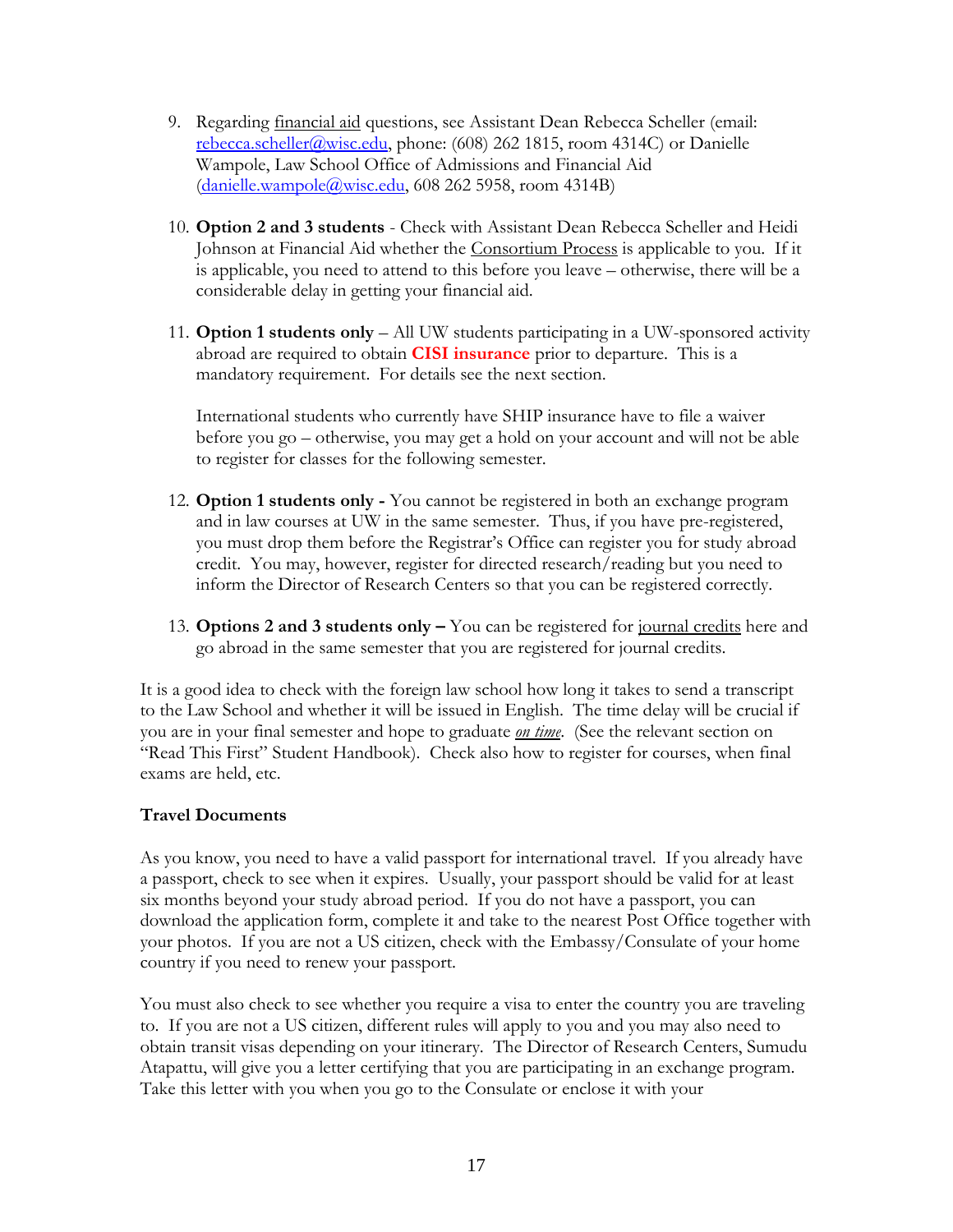documentation when you apply for the visa. Your host institution will also issue an admission letter for visa purposes.

The UW Handbook on Study Abroad [\(https://www.studyabroad.wisc.edu/pdf/2016\\_Study\\_Abroad\\_Handbook.pdf\)](https://www.studyabroad.wisc.edu/pdf/2016_Study_Abroad_Handbook.pdf) has important information on making travel arrangements, air travel rules and obtaining an international student identity card. Read these sections carefully.

## **Immigration Information for International Students**

If you are not a US citizen, you must consult with the International Student Services (ISS) for the latest information and rules and regulations applicable to international students. ISS is located in Room 217 in the Red Gym (716 Langdon Street). See also the UW Study Abroad Handbook for useful information.

## **Cancelling your participation**

If at any time you have to withdraw from the study abroad program, it is important to inform us about it so that we may offer that place to the next person on the waiting list. Please inform your program director or faculty advisor and the Director of Research Centers as soon as possible of your withdrawal.

## **Application process of the host institution**

Please note that the host institution has its own application process - these details will be sent to you once the host institution has been informed of the visiting students' names. You need to comply with their requirements even if we have offered you a place in a particular exchange program. While this is usually a formality, they cannot issue a letter of acceptance (which is often needed to obtain the visa where necessary) until you attend to this. Please bring all your application materials to GLS office (room 6218 Law) and we will mail them for you.

The host institution usually informs you of available housing – please pay attention to their deadlines. If you are interested in applying to the Witwatersrand program, you may want to apply for housing as soon as you have been selected to participate in the exchange program as the deadline for housing is quite early in the process.

## **Things to do when you arrive at the host institution**

- Meet with the faculty advisor there. Advise him/her of the deadlines here at the Law School and of the Board of Bar Examiners.
- Inform the Director of Research Centers immediately if you do not continue to receive emails from the Law School. While this can be rectified, it is important for you to inform us if you don't receive emails – there is no way for us to know this – and you may miss important deadlines as a result.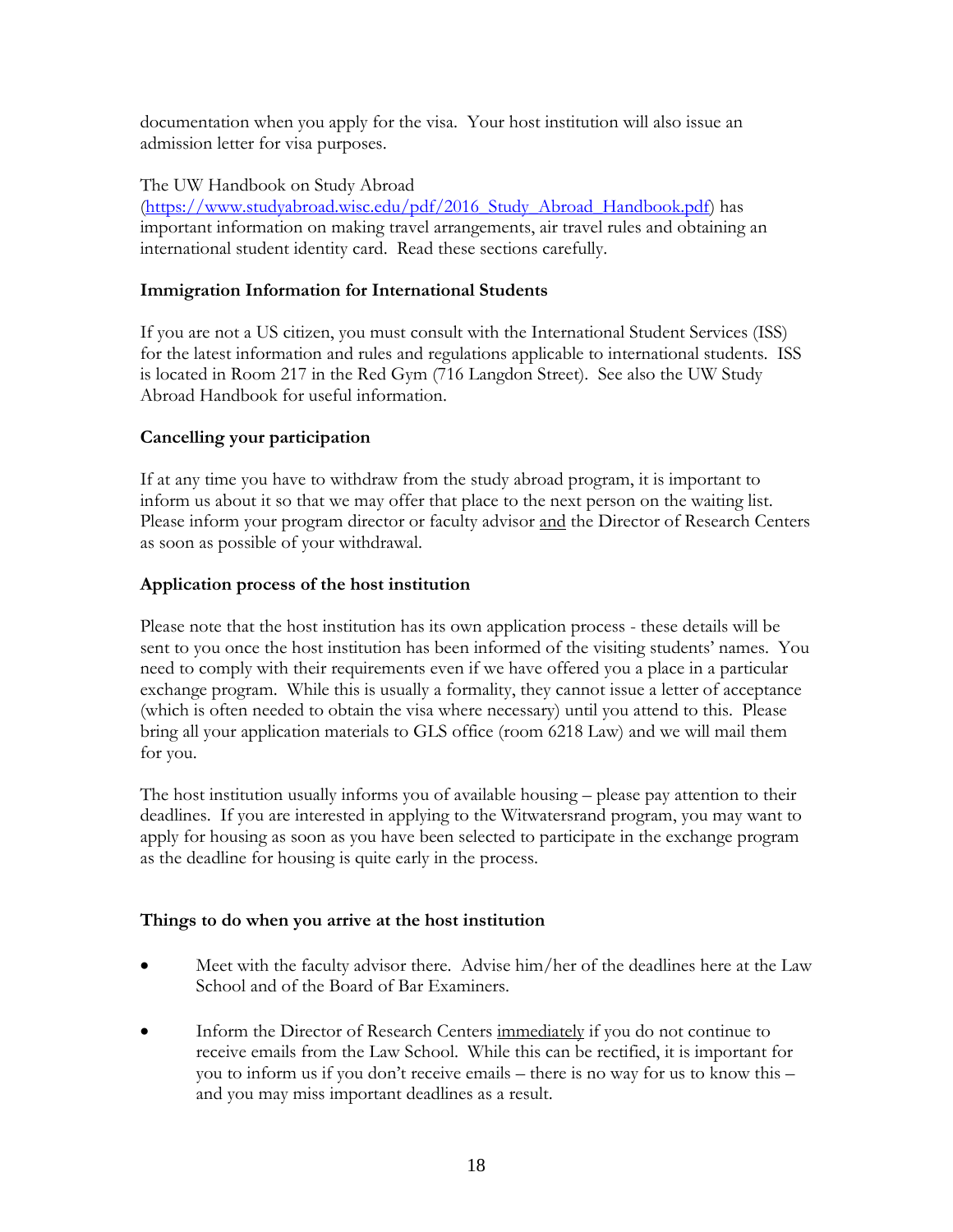- Ensure that transcripts are sent to the Director, Research Centers in a timely manner. The program director will convert your credits and forward this information to the Law School Registrar.
- Arrange for a translation of transcripts if necessary.

#### **Things to do once you return to UW Law School**

- Check with the Director of Research Centers whether the transcript from the foreign law school has been received
- Report back to your Program Director/faculty advisor and to the Director of Research Centers (it is important to get your feedback as to how to improve the process and to simplify the paperwork, if possible)
- Fill out the Feedback questionnaire (found at the end of the Handbook Appendix II) and give it to the Director of Research Centers.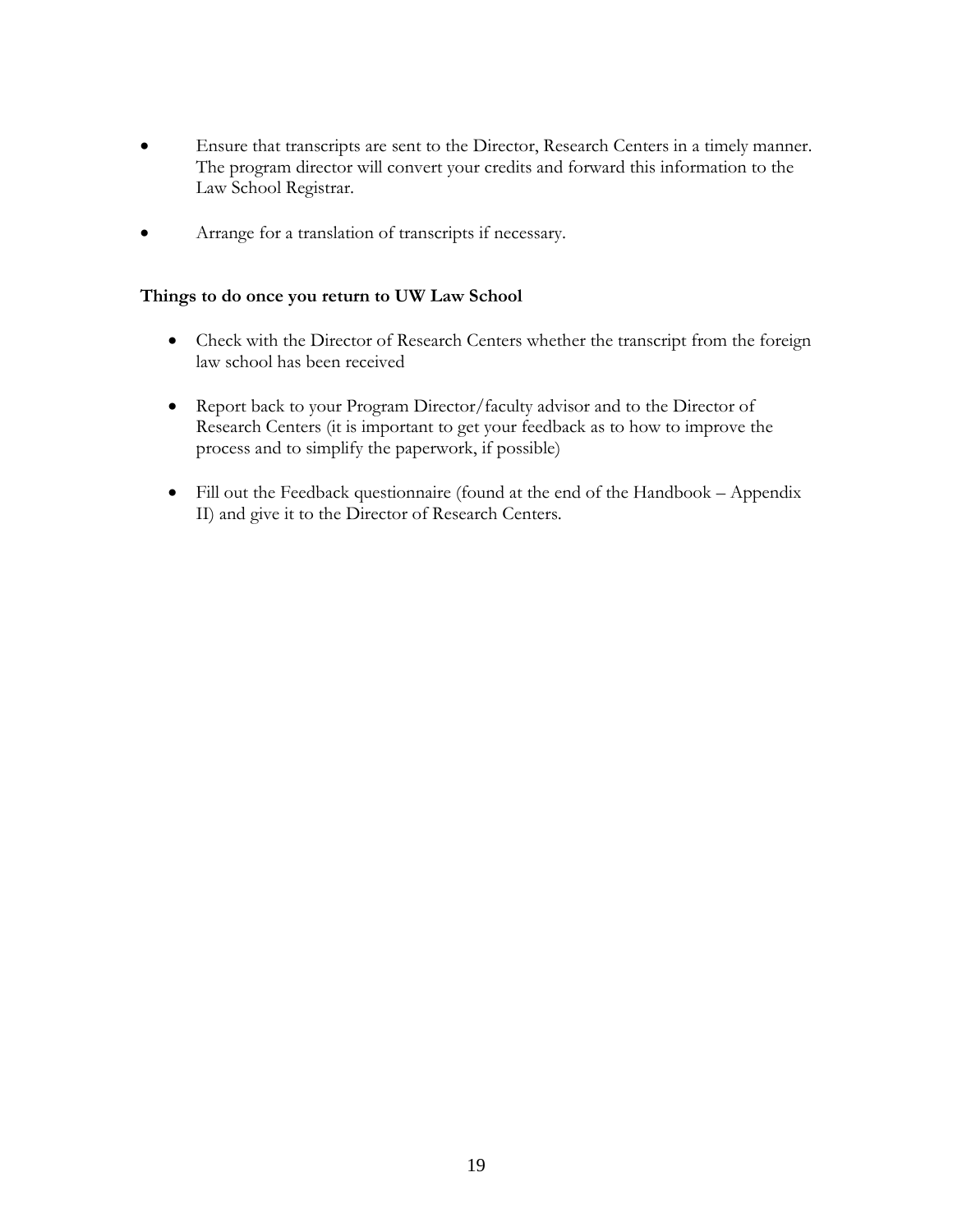## **Section 3: Health, Insurance and Personal Safety**

## **Mandatory health insurance (CISI)**

Regardless of whether you have obtained personal travel insurance, the university requires anybody traveling abroad under a UW sponsored program to obtain health insurance through a plan offered by Cultural Insurance Services International (CISI). This is administered by Debbie Beich, [\(dbeich@bussvc.wisc.edu,](mailto:dbeich@bussvc.wisc.edu) phone 262 8926) Risk Management Specialist at Risk Management (Room 5344a, 21 N. Park Street). CISI brochure and claim form are available online. For more details see [http://www.bussvc.wisc.edu/risk\\_mgt/study\\_abroad.html.](http://www.bussvc.wisc.edu/risk_mgt/study_abroad.html) The IAP webpage also has useful information:<https://www.studyabroad.wisc.edu/insurance.html>

#### **How to apply for health insurance**

Please fill the application form (available with Director of Research Centers and reproduced in Appendix III), and return it to her with a check or money order for the entire duration of the program. The current premium is \$34.00 per month and full payment is due at the time of the application (amount due  $= $34.00 \text{ x}$  number of months). Please note that partial months are counted as full months. Checks should be made payable to UW Systems Board of Regents.

Once the completed application form and the check are given to the Director of Research Centers, an insurance card will be issued to you. **Please ensure that this card is with you at all times.** It contains important information on the back of the card.

For Frequently Asked Questions, read the relevant section in the UW Handbook on Study Abroad.

## **UHS Travel Clinic**

Check with UW Health Services as to what kind of immunization you need or whether your immunization is current and what special precautions you need to take in the country that you are visiting. More details about its travel clinic can be found at <http://www.uhs.wisc.edu/services/medical/travel-clinic/>

The Travel Clinic website advises students to plan ahead and call (608) 265 5600 to schedule a travel consultation. You can also check the Center for Disease Control website at [www.cdc.gov.](http://www.cdc.gov/)

Please read the UW Handbook on Study Abroad for information about AIDS and sexually transmitted diseases, dietary needs, eating disorders and prescription medicines (pages 26-30)

#### **Personal Safety**

Read the relevant section of the UW Handbook on Study Abroad (pages 31-36). The UW International Travel webpage has useful information:<http://internationaltravel.wisc.edu/>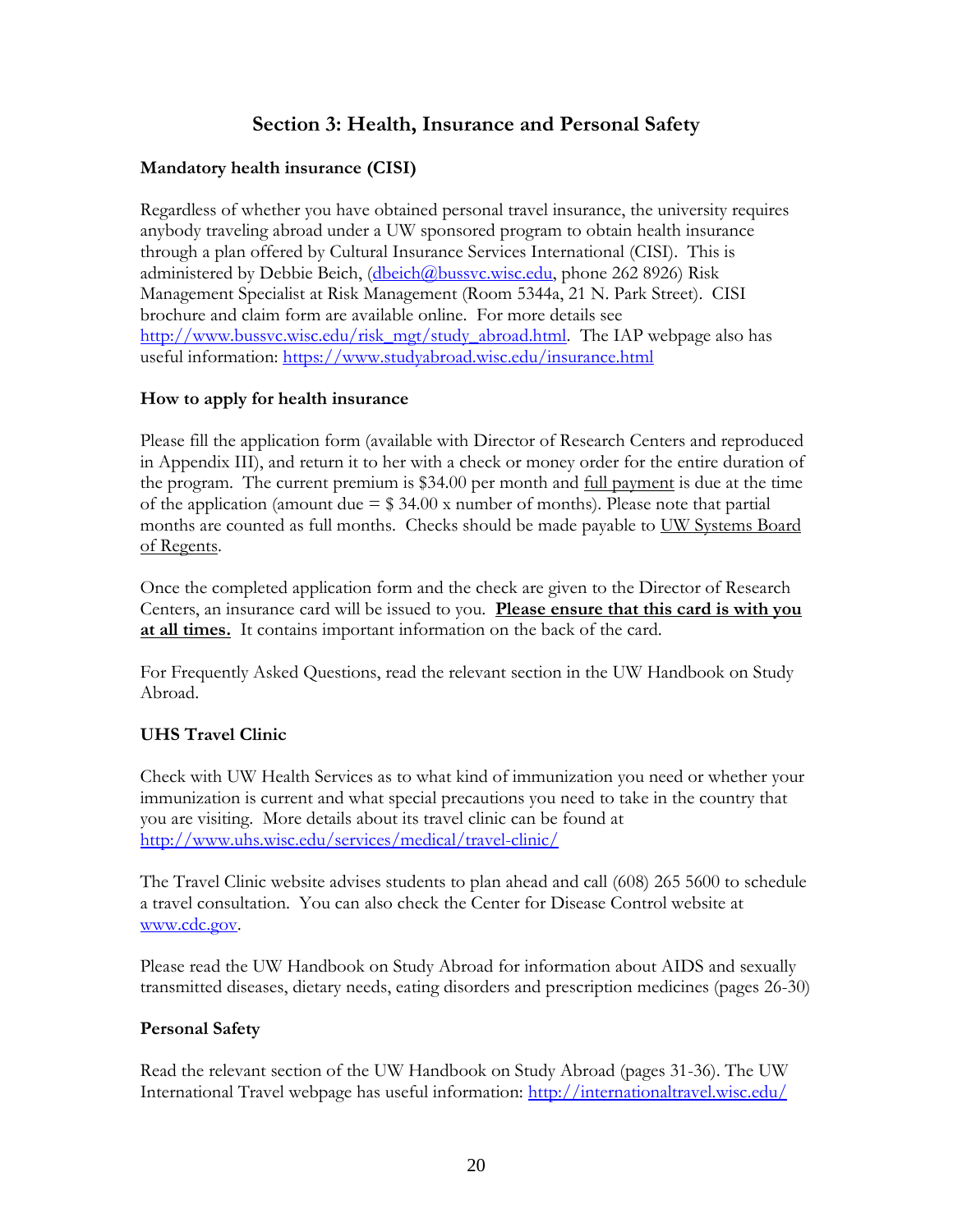#### **How to handle emergencies**

No matter what precautions you take or how careful you are, sometimes emergencies arise which are beyond your control. These could be related to your personal safety or health and welfare and could result from a variety of reasons: civil unrest or terrorism, natural disasters, the spread of infectious diseases, theft, accident, serious illness, bodily harm, rape, sexual assault, arrest etc. Here are some guidelines as to how to deal with an emergency but remember, ultimately, you must use your best judgment in deciding how to deal with the situation.

Keep important telephone numbers with you at all times. These include the CISI insurance number, your faculty advisor at the host institution, if you have registered with a physician there, his/her number or the nearest hospital, and the US Embassy. Also keep the phone numbers (including home numbers) of your UW law school program director and the Director of Research Centers. Discuss a strategy on how to deal with an emergency with your advisor beforehand, where the nearest hospital is and how best to get there. They would be able to advise you as to the best course of action in the event of an emergency.

Read the insurance information and familiarize yourself with the procedure you are required to follow in the event of a health emergency. Your advisor would be a good source of information as to how things are done in that country. With regard to personal safety issues, check with your advisor how to deal with the local police if ever you have an encounter with them. It may be better to be accompanied by a local person if you have to go to a hospital or the police station, not only to interpret if necessary, but also to navigate the system.

## **In the event of an emergency, please contact:**

**Mike Hall, Director of Student Life** Telephone: (608) 890 0115 (office), (608) 215 7134 (cell) Fax: (608) 262 5485

## **Law School main office number:**

M-F 7:45am-4:30pm CST (608) 262 2240

## **CISI Insurance:**

Policy plan #: STB009987902 Emergency Telephone outside the US  $- +1$  (609) 986 1234 (collect calls accepted) Non-emergency telephone: 203-399-5130 Fax: 203-399-5596 Website: [www.culturalinsurance.com](http://www.culturalinsurance.com/)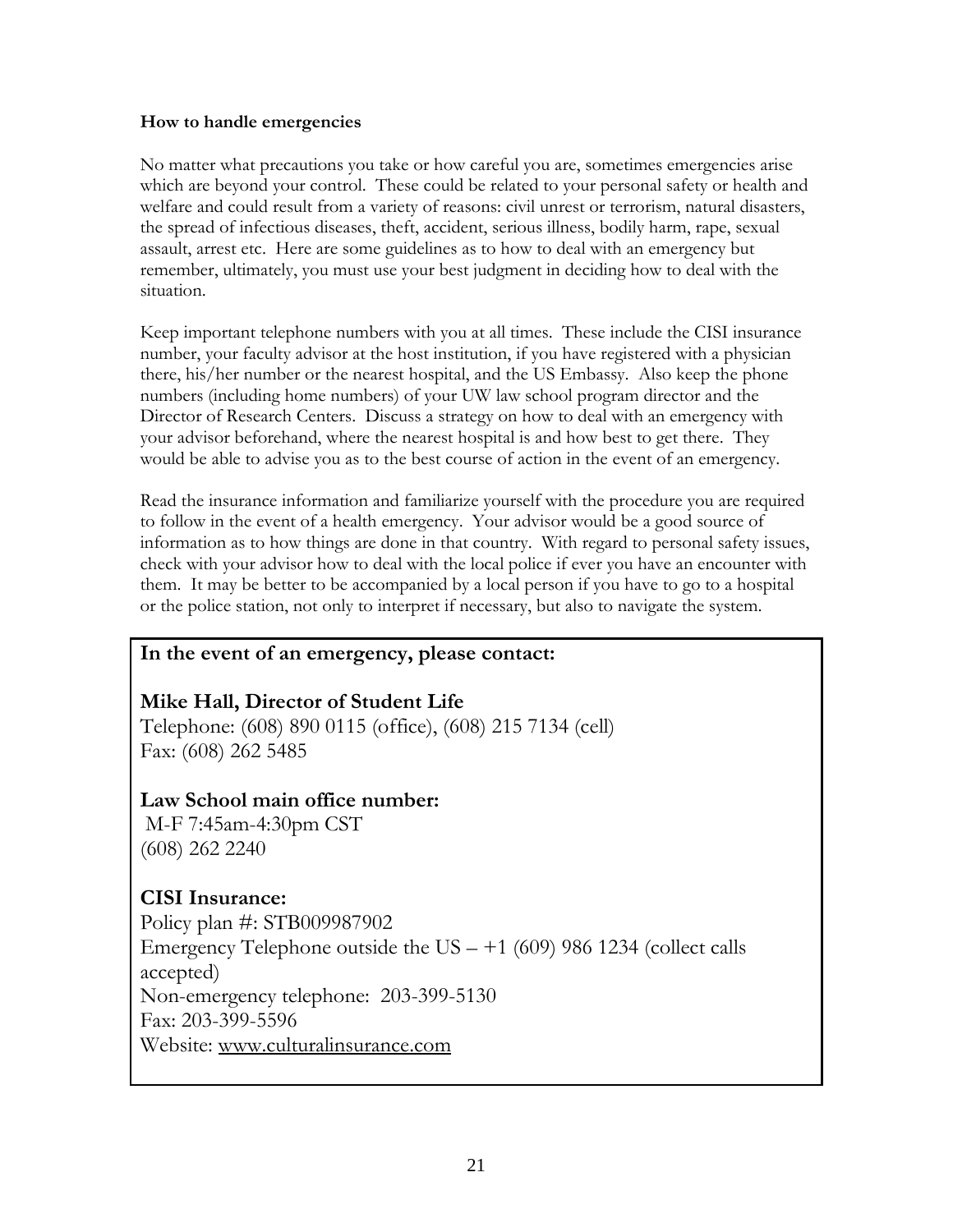## **Section 4: Cultural Adjustment**

#### **Research the culture and history of the country you are visiting**

It is always a good idea to learn a little bit about the culture and the history of the country you are visiting, particularly if this is your first visit overseas. People appreciate it if you appear knowledgeable about their customs and you don't want to offend anybody by being completely ignorant. The culture in the country you are visiting may be quite different from what you are used to and it is very easy to offend people by being ignorant.

Fortunately, the information easily available online and you do not have to conduct extensive research. It is a good idea to learn the basic facts of the country you are visiting, such as climate, currency, public transportation, language commonly used, general safety, places of interest, places to avoid, food safety, and health care. If you are a female student, you may want to check the dress code, and how women are expected to behave in public, particularly if you are traveling to a very conservative part of the world. You may also want to speak to students who have gone on similar programs in the past – this would be useful both academically and socially. We are in the process of building a database with students' feedback which can be useful to you.

Find out where the US Embassy or Consulate is and keep that phone number handy. It may be a good idea to register with the US Embassy when you arrive in the foreign country and some programs may require you to do so.

The UW Handbook on Study Abroad has a section on cultural adjustment and "culture shock". Read the relevant sections (pages 22-25) in order to get a better understanding of how to respond to culture shock and to integrate into the new society.

Finally, remember to enjoy yourself – you have got an opportunity of a lifetime and we hope that you will make most of it academically, culturally and socially!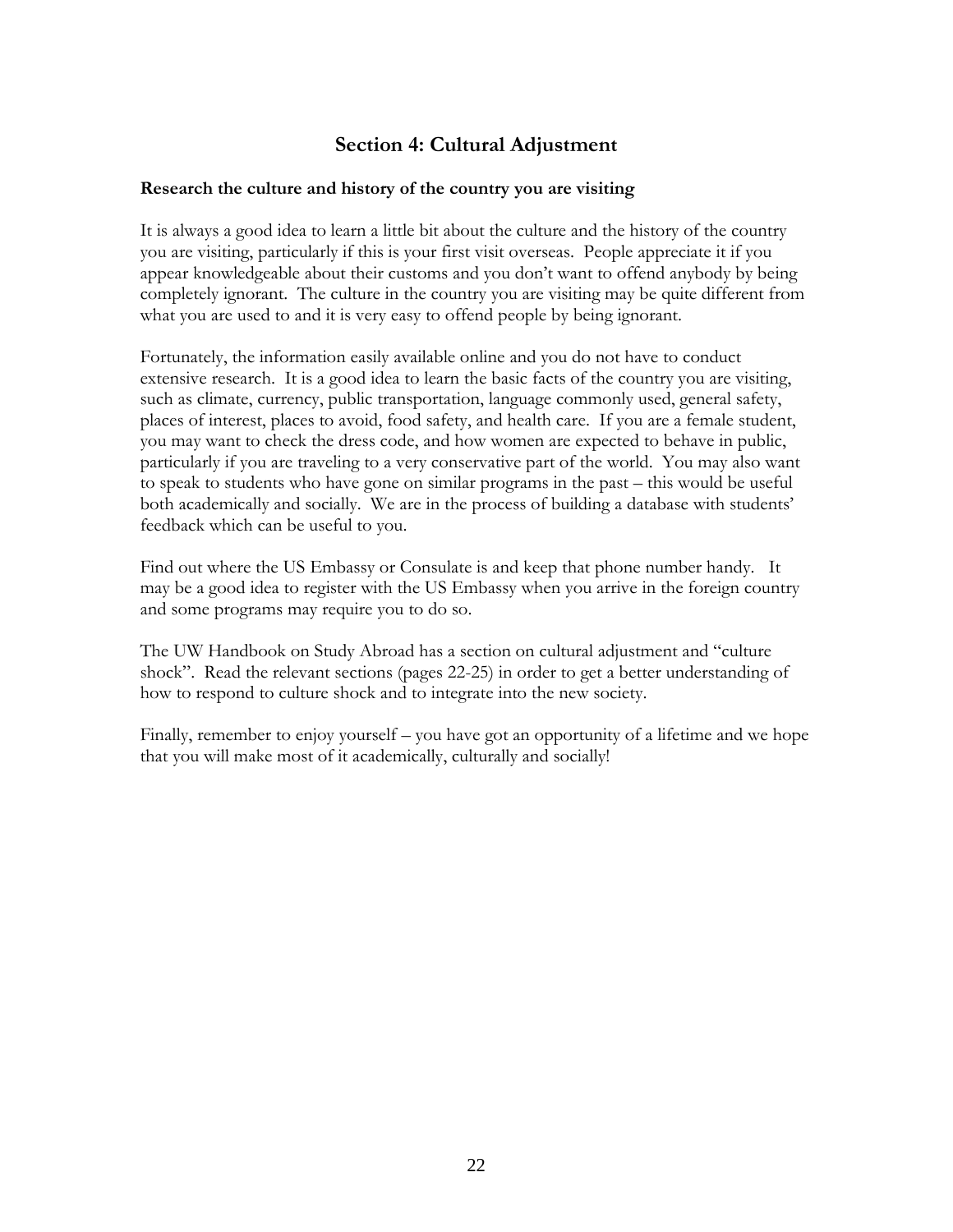# **Appendix I**

## **Checklist for students wishing to pursue Study Abroad**

|    |            |                                                                                                             | Yes | N <sub>0</sub> |
|----|------------|-------------------------------------------------------------------------------------------------------------|-----|----------------|
| 1. |            | Have you read the relevant sections in "Read This First"<br>Student Handbook?                               |     |                |
| 2. | a, b, or c | Of the 3 options for study abroad, which option do you wish to pursue?                                      |     |                |
|    | a.         | International exchange program offered by law school                                                        |     |                |
|    |            | Giessen, Germany                                                                                            |     |                |
|    |            | Groningen, Netherlands                                                                                      |     |                |
|    |            | EUI, Italy                                                                                                  |     |                |
|    |            | Witwatersrand, South Africa                                                                                 |     |                |
|    |            | Diego Portales University, Chile                                                                            |     |                |
|    |            | Catholic University, Lima                                                                                   |     |                |
|    |            | Sheffield, United Kingdom                                                                                   |     |                |
|    |            | Paris X, France                                                                                             |     |                |
|    |            | Catholic University, Rio, Brazil                                                                            |     |                |
|    |            | National Law School, Bangalore, India                                                                       |     |                |
|    |            | FGV Law School, Sao Paulo, Brazil                                                                           |     |                |
|    |            | b. Attend other law school programs<br>Did you check the ABA website for a list of ABA<br>approved schools? |     |                |
|    | c.         | Create an independent study abroad<br>See Sumudu Atapattu and Kevin Kelly                                   |     |                |
| 3. |            | Did you attend the information sessions in fall and spring?                                                 |     |                |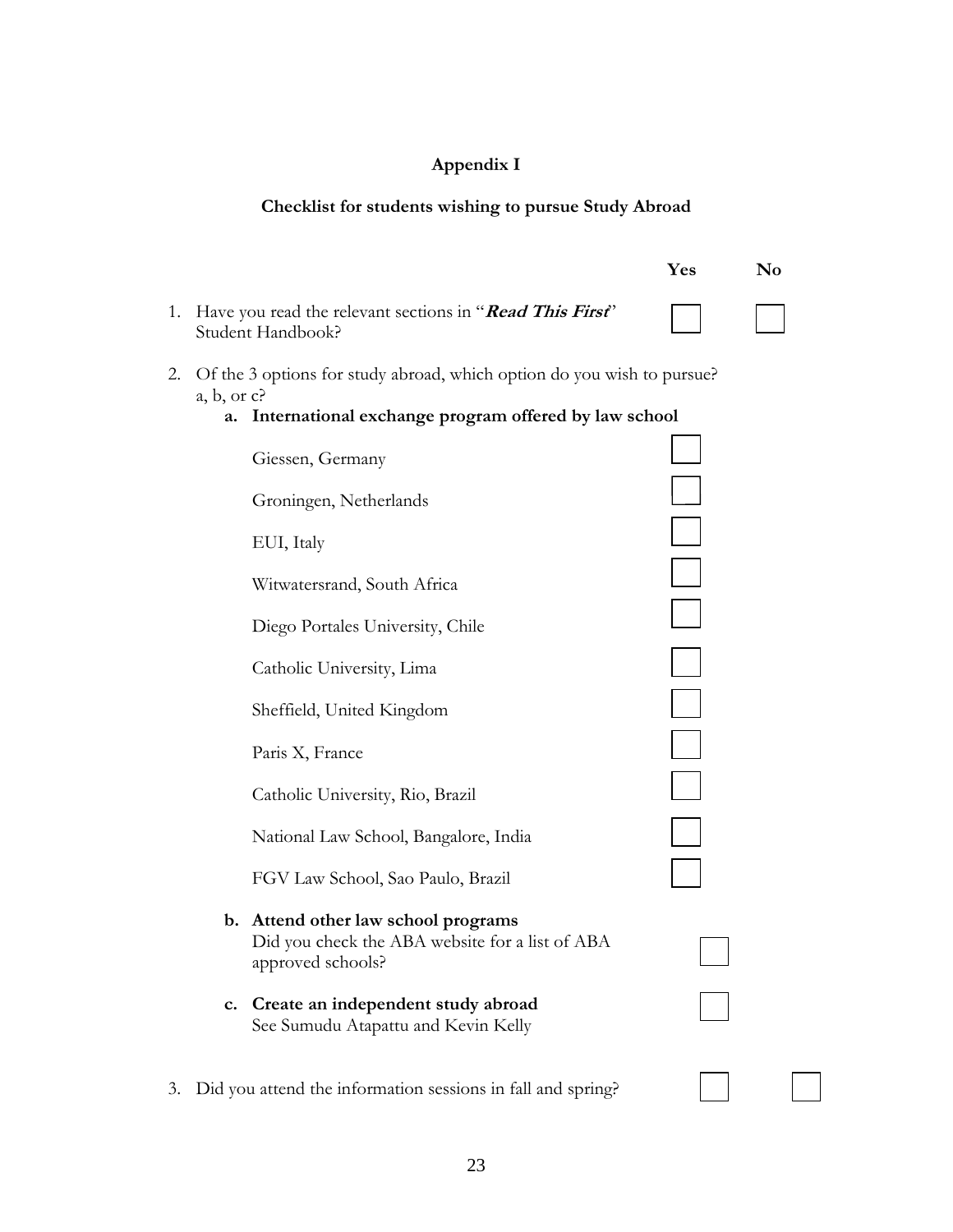| 4. Did you meet with the Program Director/faculty advisor?                                                                                                                  |  |
|-----------------------------------------------------------------------------------------------------------------------------------------------------------------------------|--|
| Did you check with the Law School Registrar regarding transfer<br>5.<br>of credits, Diploma Privilege, and important deadlines?                                             |  |
| 6. Did you contact the Law School Office of Admissions and<br>Financial Aid regarding financial aid questions                                                               |  |
| Did you send application materials to the host institution?<br>7.                                                                                                           |  |
| 8. Have you arranged for an audit of academic transcripts by<br>the Law School Registrar?                                                                                   |  |
| 9.<br><b>Option 1 students</b> - have you paid your tuition?                                                                                                                |  |
| 10. <b>Option 1 students</b> - Have you obtained CISI health insurance?                                                                                                     |  |
| 11. <b>Option 2 (and may be 3) students</b> - Have you requested a letter<br>of good standing from the Law School Registrar to be sent to the<br>Law School of your choice? |  |
| 12. <b>Option 3 students</b> - Have you obtained pre-approval for<br>your independent study plan by faculty advisor/<br>Associate Dean Kelly?                               |  |
| 13. <b>Option 3 students</b> - Have you submitted course descriptions to<br>Law School Registrar/Associate Dean Kelly?                                                      |  |
| 14. <b>Option 3 students</b> – Have you submitted the Independent Study<br>Abroad Notification Form to Director of Research Centers?                                        |  |
|                                                                                                                                                                             |  |
| 15. <b>Options 2 and 3 students</b> – Have you contacted Jane Ford<br>Bennett regarding re-entry after study abroad?                                                        |  |
| 16. <b>Options 2 and 3 students</b> – Have you checked with<br>Rebecca Scheller/Heidi Johnson whether the Consortium Process<br>is applicable to you?                       |  |
| 17. <b>Options 2 and 3 students</b> – Did you give the completed re-entry<br>forms to Jane Ford Bennett before you left?                                                    |  |
| 18. Have you visited the UW Health Services Travel Clinic?                                                                                                                  |  |
| 19. Have you read the UW Handbook on Study Abroad?                                                                                                                          |  |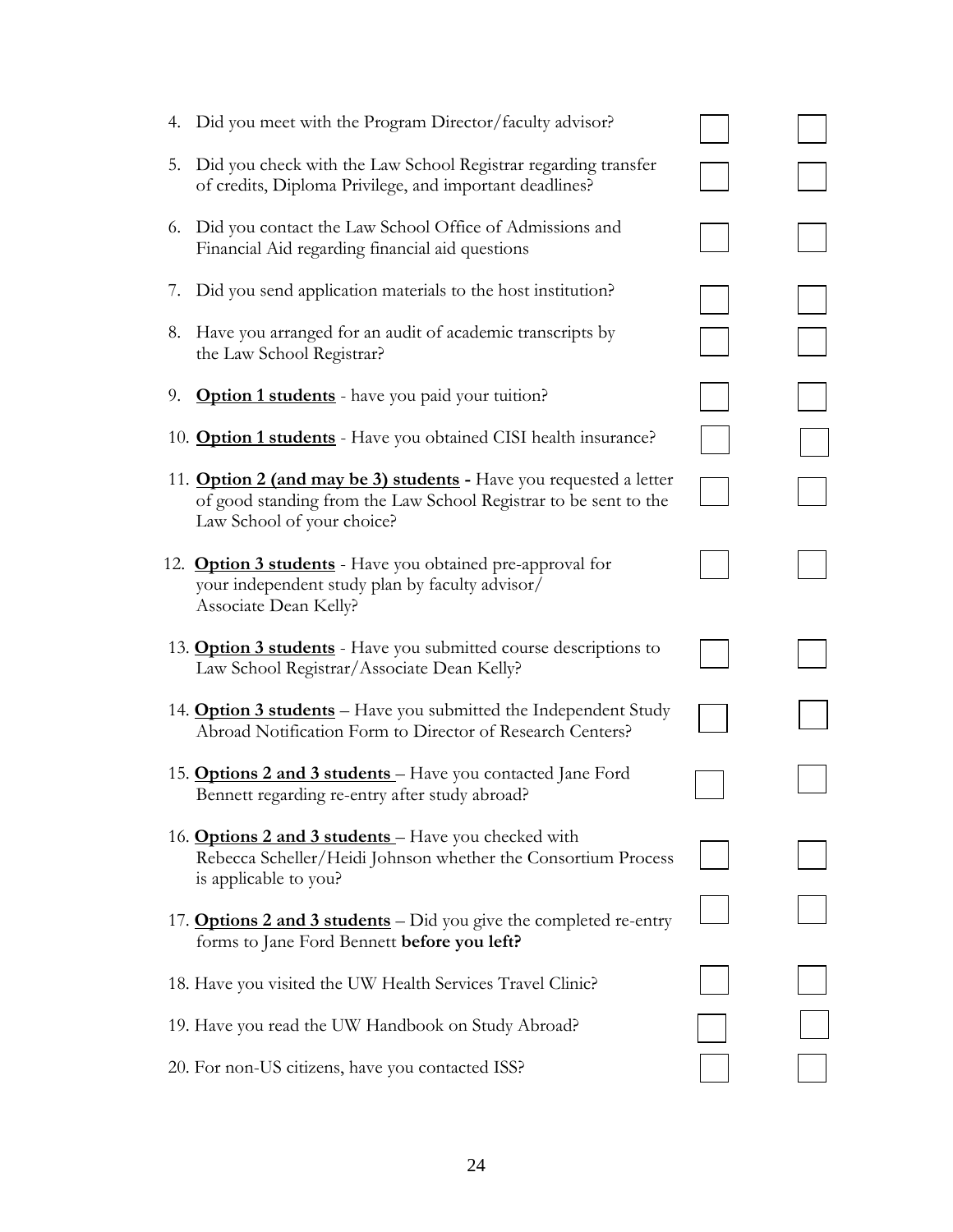#### **Other**

| 1. Do you have a passport? Is your passport current?                                              |  |
|---------------------------------------------------------------------------------------------------|--|
| 2. Do you need any visas?                                                                         |  |
| 3. Do you have your CISI insurance card?                                                          |  |
| 4. Have you done basic research about the culture and history<br>of the country you are visiting? |  |
| 5. Did you check the US State Department website for<br>Travel Advisories?                        |  |
| 6. Did you check the Law School website for other useful information?                             |  |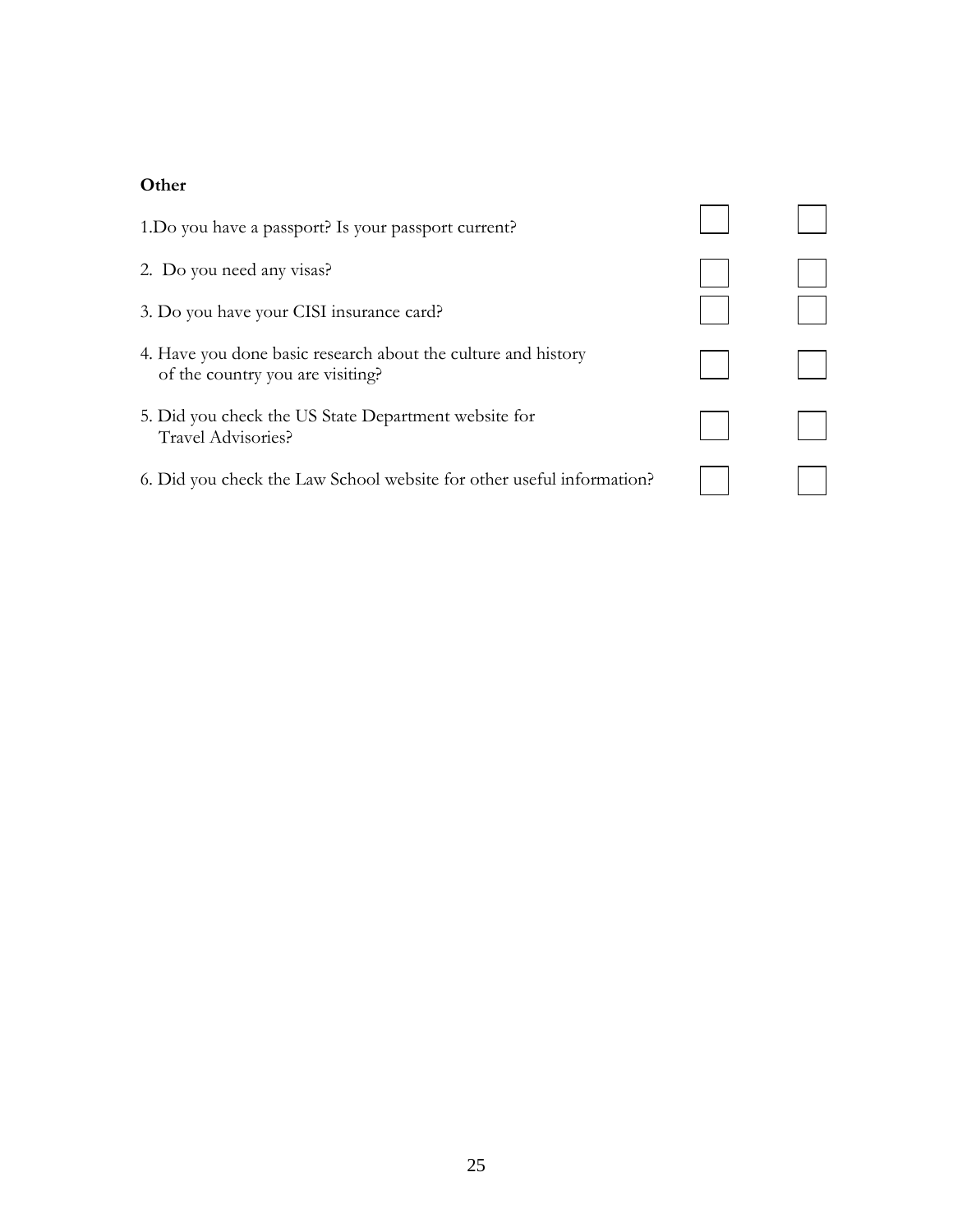#### **Appendix II Study Abroad Evaluation form**

Your feedback is very important to us. Please take a few minutes to fill this evaluation form so that we can improve our services.

1. Name of student ……………………………………………………… 2. Year in law school …………………………………………………… 3. Study abroad program attended ……………………………………… 4. Did you get sufficient information about the program you wished to participate in? Yes No

5. Did you attend the Information Session? Yes No

#### **For questions 5-12, please rate your experience on a scale of 1-5, 5being very satisfied/helpful/useful and 1 being totally dissatisfied/unhelpful/useless.**

5. If you attended the Information Sessions, how useful were they?

1 2 3 4 5

6. Please rate your interaction with the Program Director and/or faculty advisor, if you participated in an independent study abroad program:

1 2 3 4 5

7. Please rate your satisfaction with the assistance provided by the law school staff prior to departure:

1 2 3 4 5

8. Please rate your satisfaction with the assistance provided by the UW staff prior to departure:

1 2 3 4 5

9. How helpful was the Handbook prepared by the Law School?

1 2 3 4 5

10. How would you rate the assistance provided by the foreign law school in relation to logistical arrangements?

1 2 3 4 5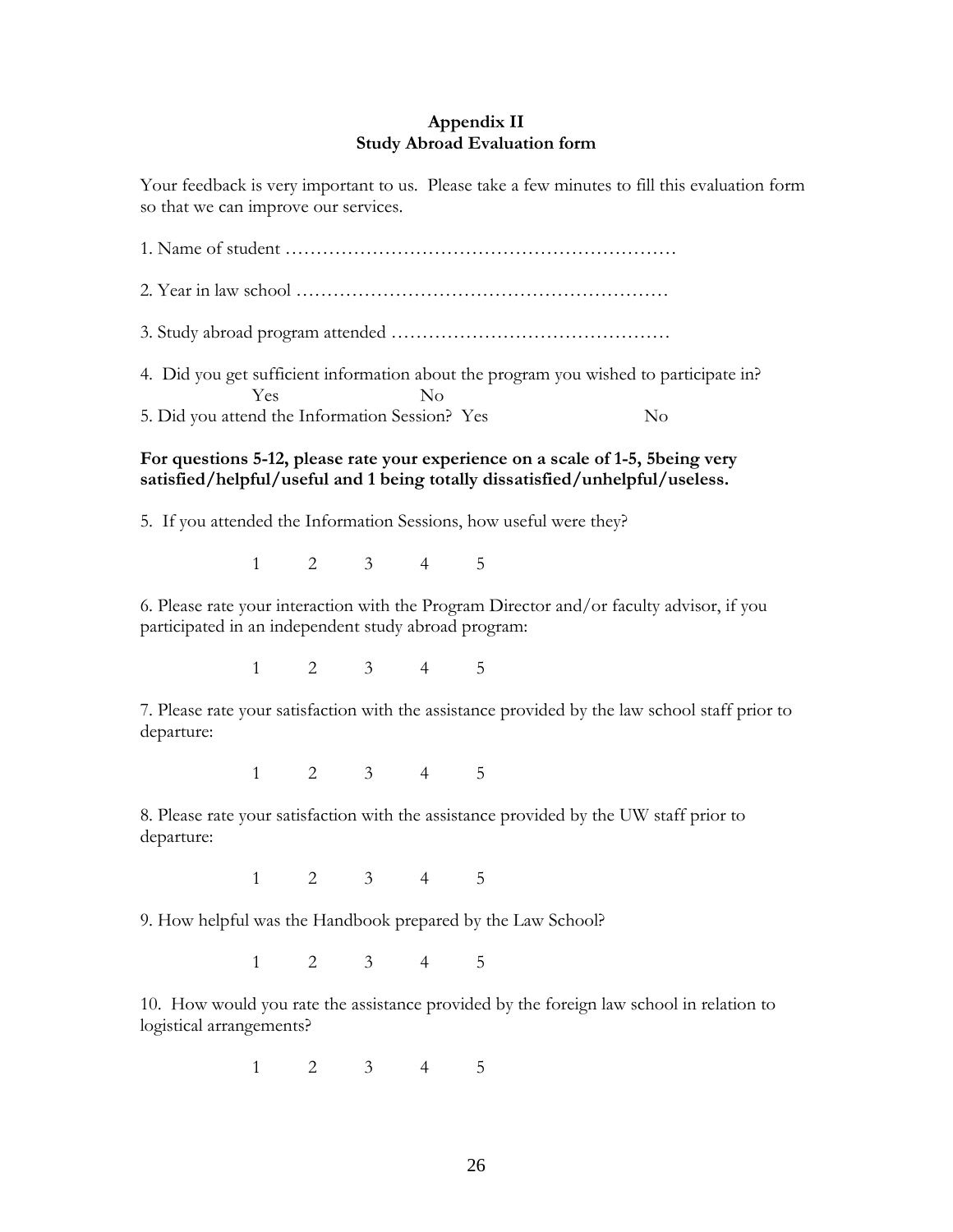11. How would you rate your experience in the foreign law school in relation to academic content?

> $\overline{2}$  $\mathcal{E}$  $\mathbf{1}$  $\overline{4}$ 5

12. Please rate your satisfaction with the study abroad program overall

 $\mathbf{1}$  $\overline{2}$  $\mathfrak{Z}$  $\overline{4}$ 5

13. Would you be willing to give advice to law students participating in future study abroad programs? Yes  $\mathbf{N_0}$ 

14. Can we give your contact details to law students participating in future study abroad Yes  $\mathbf{N}\mathbf{o}$ programs?

15. What other information would have been useful to you in preparing you for the study abroad program? Please specify.

16. Were your expectations met with by the study abroad program you participated in? Please specify.

17. Please write any other comments you may have

Thank you for taking the time to complete this evaluation form! Please forward it to Sumudu Atapattu, Director, Research Centers, Room 6218 law.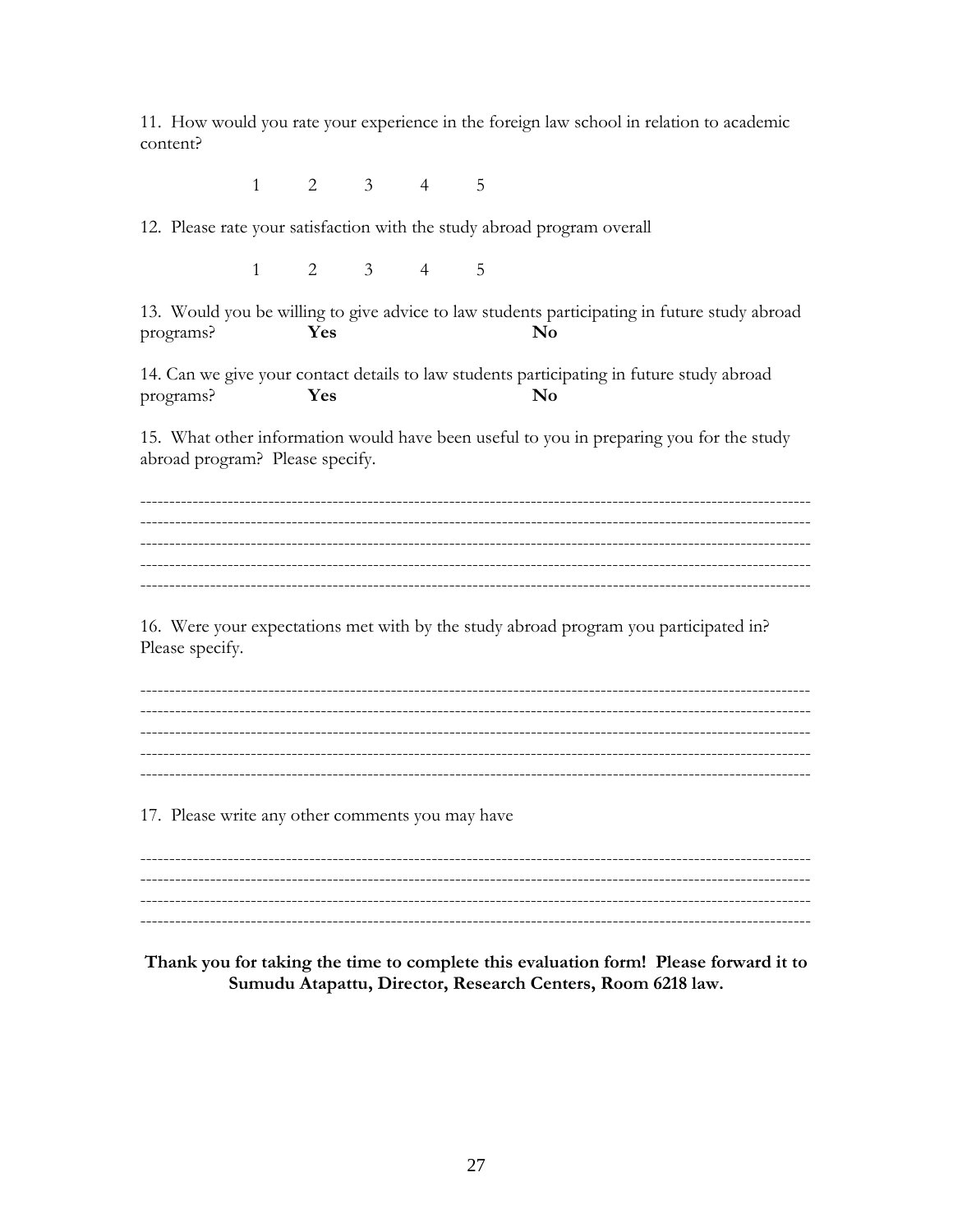#### **Appendix III University of Wisconsin Law School Independent Study Abroad Notification Form**

## **1. Personal Information**

| Name:                                                                      |       |                                  |
|----------------------------------------------------------------------------|-------|----------------------------------|
| Last                                                                       | First | Middle initial                   |
|                                                                            |       |                                  |
|                                                                            |       |                                  |
|                                                                            |       |                                  |
|                                                                            |       |                                  |
| Tuition status: Wisconsin<br>Minnesota <sub>_____</sub><br>Non-resident __ |       | Expected graduation: ___________ |
| Semester you plan to go <u>_____</u> fall _______ spring                   |       |                                  |
| Emergency contact information (name and relationship to you)<br>Address:   |       |                                  |
|                                                                            |       |                                  |
|                                                                            |       |                                  |
|                                                                            |       |                                  |
| <b>Program Information</b><br>2.                                           |       |                                  |
| Host University                                                            |       |                                  |
| Name                                                                       | City  | Country                          |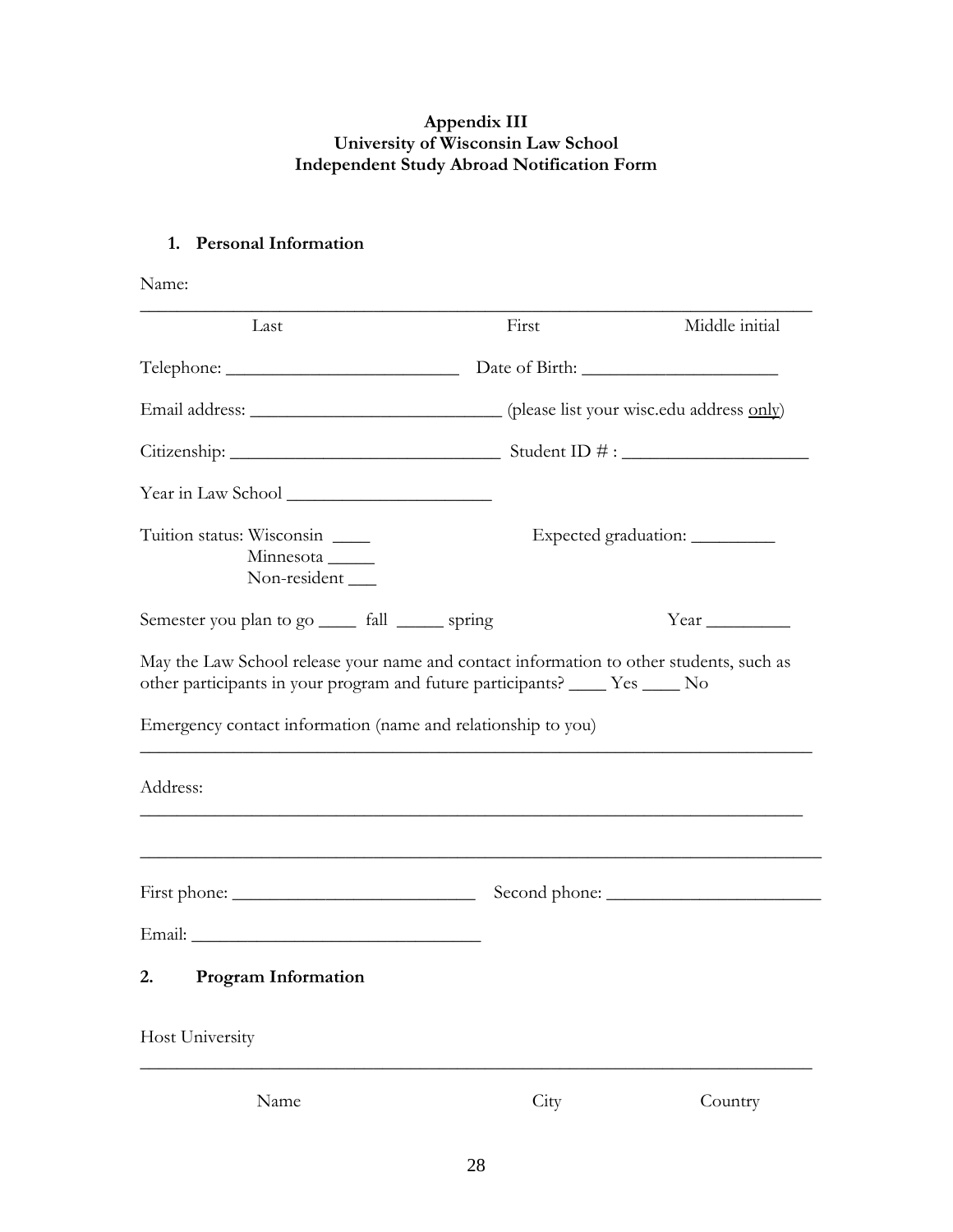**Important:** When you choose a host university, please pay attention to the ABA rules on independent study abroad. These are summarized in the Study Abroad Handbook available at:<http://law.wisc.edu/academics/international/foreignex.htm>

| Advisor at Host Institution |                                                                                    |               |
|-----------------------------|------------------------------------------------------------------------------------|---------------|
|                             | <b>Name</b>                                                                        | Email address |
| Advisor at UW Law School    |                                                                                    |               |
|                             | Name                                                                               | Email address |
|                             | Have you submitted course descriptions to Associate Dean Kevin Kelly? ___Yes ___No |               |

Have you obtained pre-approval for your independent study plan from faculty advisor or Associate Dean Kevin Kelly? \_\_\_Yes \_\_\_ No

**Important:** If you fail to obtain approval BEFORE you go, you run the risk of being unable to transfer the credits upon return.

#### **3. Administrative/Financial Aid issues**

Have you completed re-entry forms and submitted them to Jane Ford Bennett? \_\_Yes \_\_No

**Important:** Failure to do so could result in being unable to pre-register for courses for the following semester

Have you attended to the Consortium Process? \_\_\_\_Yes \_\_\_\_ No

**Important:** If the host school is a title IV institution, you need to attend to the consortium process in order to get financial aid. Details: <http://www.admissions.wisc.edu/studyabroad>

Please submit this form **at least 2 weeks** before you leave to:

Sumudu Atapattu Director, Research Centers UW Law School, Room 6218 Email: [sumudu.atapattu@wisc.edu](mailto:sumudu.atapattu@wisc.edu)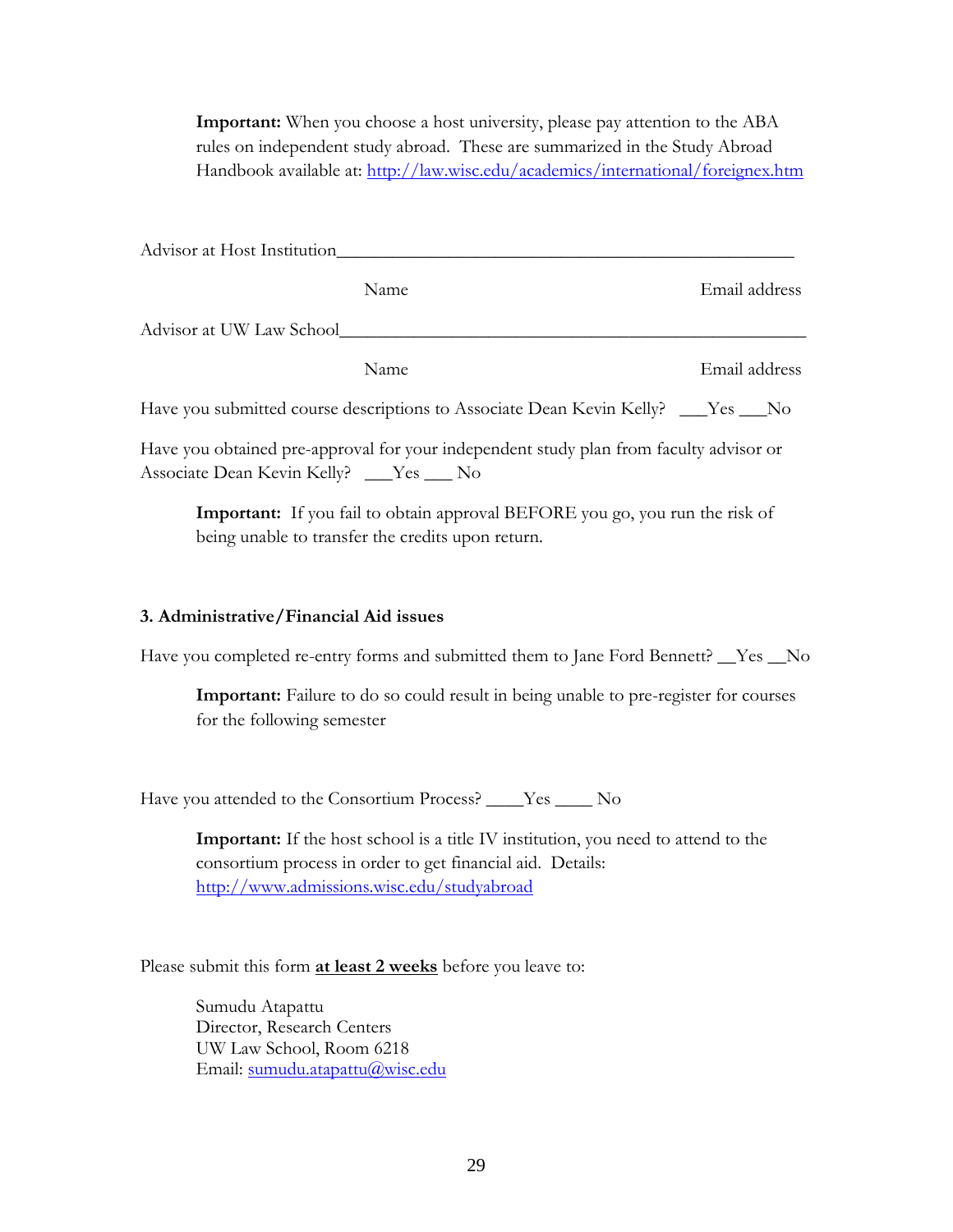#### **Appendix IV**

# Study Abroad Health Insurance Application Cultural Insurance Services International (CISI) Policy # STB009987902

(details available at: [http://www.bussvc.wisc.edu/risk\\_mgt/CISI%202012-13.pdf\)](http://www.bussvc.wisc.edu/risk_mgt/CISI%202012-13.pdf)

| First | Middle Initial | Last |
|-------|----------------|------|
|       |                |      |
|       |                |      |
|       |                |      |
|       |                |      |
|       |                |      |
|       |                |      |
|       |                |      |

In order to enroll, please complete this form and calculate the current premium (\$34.00 per month.) multiplied times the number of months you will be abroad on your study program (weeks are now allowed) **at least 2 weeks before departure**. Payment for the entire trip must be made prior to departure.

 $\mathbf{r}_x$  \$34.00 = \$total premium.

# of months

**\*Payment due upon receipt. We do not accept credit or debit cards. CHECK OR MONEY ORDER ONLY. Please make checks payable to the UW Board of Regents** 

Send the completed form together with your premium to: Sumudu Atapattu Director, Research Centers UW Law School (Room 6218) 975 Bascom Mall, Madison, WI 53706